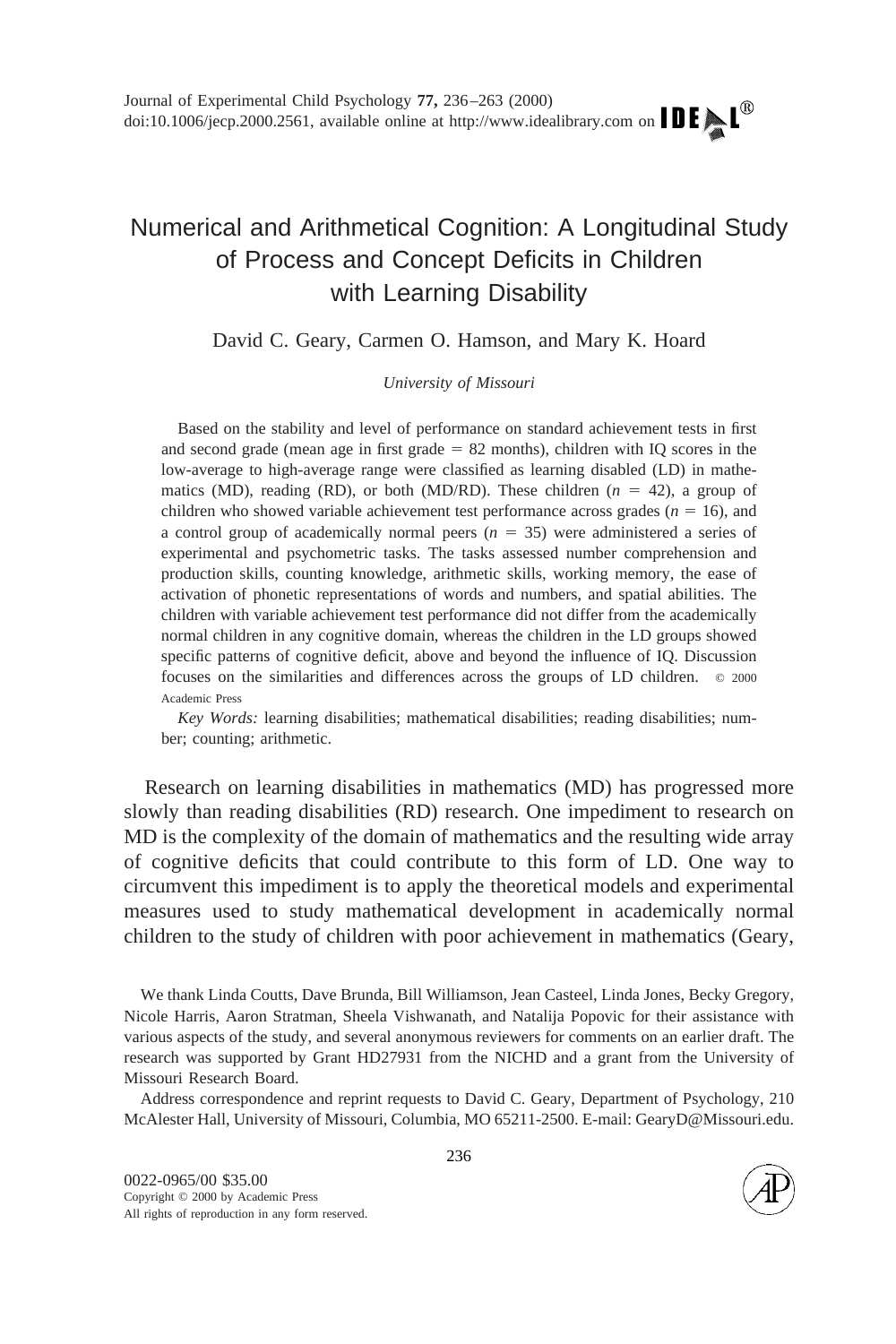1990; Jordan & Montani, 1997; Siegler, 1988). The current study followed this approach and included a longitudinal component. In a previous longitudinal study, children with low mathematics achievement scores across consecutive grades were found to differ on several cognitive measures from normal children and children with low mathematics achievement scores in one grade but average or better scores in the next (Geary, 1990; Geary, Brown, & Samaranayake, 1991). The latter group did not differ from normal children on measures of numerical working memory or arithmetical cognition. In comparison to these two groups, the children with MD (i.e., consistently low mathematics achievement scores) showed shorter digit spans and an array of deficits and delays in arithmetical competencies.

In the current study, children were classified respectively as MD, RD, or MD and RD (MD/RD) if they showed low achievement scores in mathematics, reading, or both in first grade and in second grade and had low-average or higher IQ scores. These groups were contrasted with groups of children who showed variable achievement levels from one grade to the next or showed average or better achievement levels in both grades. The groups were contrasted on experimental measures derived from models of children's normal development in the number, counting, and arithmetic domains. The groups were also contrasted on measures that assess the basic cognitive systems—such as numerical memory span—that appear to support these early mathematical competencies (Geary, 1994; Siegler, 1996). The use of this approach enabled the study of MD within a well-developed theoretical framework and, at the same time, reduced the frequency of early false positives, that is, children with low mathematics achievement but no real cognitive deficit (Geary, 1990). The first section below provides a brief summary of relevant models in the number, counting, and arithmetic literatures, while the second focuses on several supporting cognitive systems (see Geary, Hoard, & Hamson, 1999, for further discussion).

# NUMERICAL AND ARITHMETICAL COGNITION

#### *Number Production and Comprehension*

The comprehension and production of numbers requires the ability to process verbal (e.g., "forty-two") and Arabic number representations (e.g., "42"), as well as an understanding of the meaning of the processed numbers (e.g., that the 4 in 42 represents 4 sets of 10). Number processing is also dependent on the ability to transcode, or translate, numbers from one representation to another (e.g., "forty-two" to "42"; Seron & Fayol, 1994). The few studies that have been conducted suggest—but are not definitive—that the cognitive systems that support number production and comprehension are intact in children with MD, at least for the processing of simple numbers (Badian, 1983; Gross-Tsur, Manor, & Shalev, 1996). The current study is the first longitudinal assessment of these competencies in children with MD/RD or MD, and should help to clarify if these children show number processing deficits.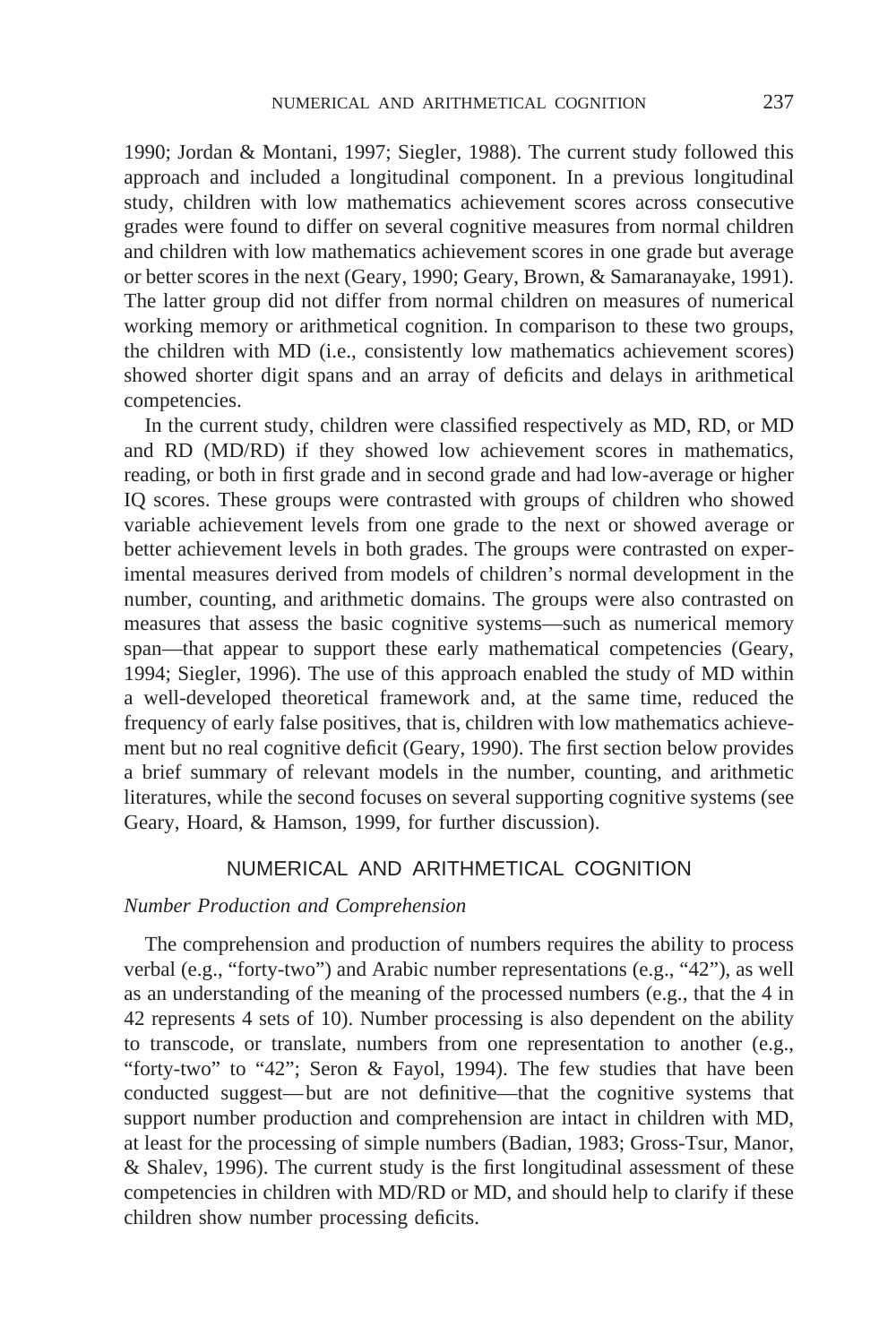### *Counting Knowledge*

Counting knowledge appears to emerge from a combination of inherent (i.e., biologically based) and experiential factors (Briars & Siegler, 1984; Geary, 1995; Gelman & Gallistel, 1978). Early inherent constraints can be represented by Gelman and Gallistel's five implicit counting principles. These principles include one–one correspondence (one and only one word tag, such as "one" or "two," is assigned to each counted object), the stable order principle (the order of the word tags must be invariant across counted sets), the cardinality principle (the value of the final word tag represents the quantity of items in the counted set), the abstraction principle (objects of any kind can be collected together and counted), and the order-irrelevance principle (items within a given set can be tagged in any sequence). Children also make inductions about the basic characteristics of counting by observing standard counting behavior (Briars & Siegler, 1984; Fuson, 1988). These inductions result in beliefs that certain unessential features of counting are in fact essential (Briars & Siegler, 1984). These unessential features include adjacency (a consecutive count of contiguous objects) and start at an end (counting proceeds from left to right).

Previous studies have shown that first-grade children with MD/RD understand most of the essential features of counting, such as stable order, but consistently err on tasks that assess adjacency and order irrelevance (Geary, Bow-Thomas, & Yao, 1992). These results suggest that children with MD/RD believe that counting is constrained in such a way that counting procedures can be executed only in the standard way (e.g., from left to right), which, in turn, suggests that they do not fully understand counting concepts. Many of these children also fail to detect counting errors when the first, but not the last, item is counted twice, suggesting difficulties in retaining the "error notation" in working memory while monitoring the counting process (Geary et al., 1999). The current study is the first to assess the counting knowledge of children with MD/RD or MD beyond first grade.

### *Arithmetic*

When first learning to solve simple arithmetic problems (e.g.,  $5 + 3$ ), children typically rely on their knowledge of counting and the associated procedures (Siegler & Shrager, 1984). These procedures are sometimes executed with the aid of fingers (finger counting) and sometimes without them (verbal counting). The two most commonly used counting procedures are termed min (or counting-on) and sum (or counting-all; Fuson, 1982; Groen & Parkman, 1972). The min procedure involves stating the larger (max) addend and then counting a number of times equal to the value of the smaller (min) addend, such as counting 5, 6, 7, 8 to solve  $5 + 3$ . The sum procedure involves counting both addends starting from 1. Occasionally, children state the value of the smaller addend and then count the larger addend (the max procedure). The development of procedural competencies reflects a gradual shift from frequent use of the sum and max procedures to frequent use of min counting.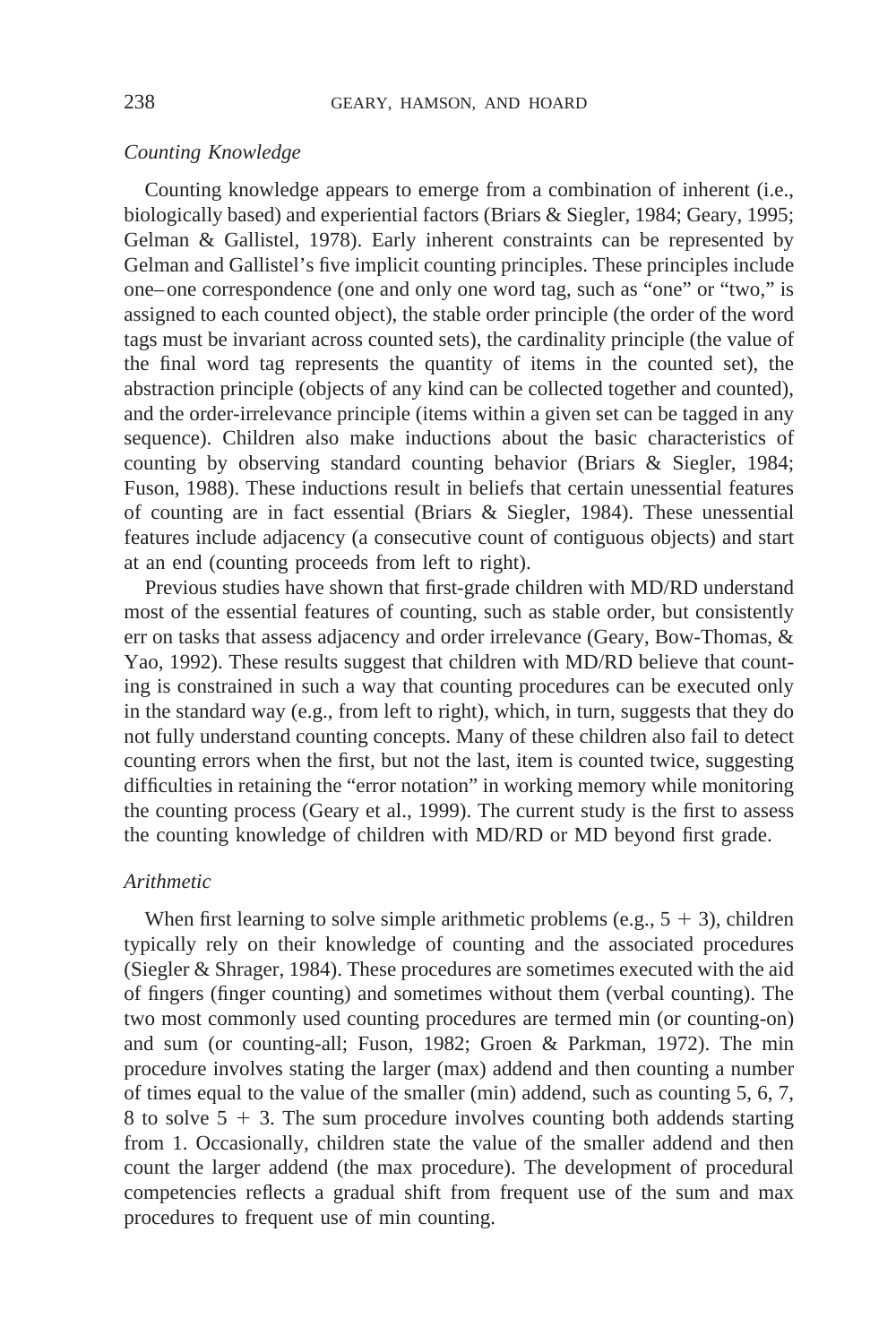The use of procedures also appears to result in the development of memory representations of basic facts (Siegler & Shrager, 1984), which, in turn, support the use of memory-based problem-solving processes. With direct retrieval, children retrieve an arithmetic fact from long-term memory (Ashcraft & Battaglia, 1978). Decomposition involves reconstructing the answer based on the retrieval of a partial sum. For instance,  $6 + 7$  might be solved by retrieving the answer to  $6 + 6$  (i.e., 12) and then adding 1 to this partial sum. With the fingers strategy, children uplift a number of fingers corresponding to the addends and then state an answer without counting their fingers. The uplifted fingers appear to prompt retrieval of the answer. The use of retrieval-based processes is moderated by a confidence criterion that represents an internal standard against which the child gauges confidence in the correctness of the retrieved answer. Children with a rigorous criterion state only answers that they are certain are correct, whereas children with a lenient criterion state any retrieved answer, correct or not (Siegler, 1988).

The use of these models and experimental techniques to study children with MD/RD or MD has yielded a wealth of information on the basic deficits that appear to define these forms of LD (Barrouillet, Fayol,  $\&$  Lathulière, 1997; Geary, 1990; Geary, Widaman, Little, & Cormier, 1987; Jordan, Levine, & Huttenlocher, 1995; Jordan & Montani, 1997; Ostad, 1997, 1998; Räsänen & Ahonen, 1995; Svenson & Broquist, 1975). As a group, MD/RD, and to a lesser degree MD, children commit more procedural errors and use developmentally immature procedures more frequently than do their normal peers. Many children with MD/RD or MD do not show the shift from procedural-based problem solving to memory-based problem solving that is typically found with normal children (Garnett & Fleischner, 1983; Geary et al., 1991; Jordan & Montani, 1997; Ostad, 1997), suggesting difficulties in storing or accessing arithmetic facts in or from long-term memory. The nature of this retrieval deficit is, however, currently debated.

Geary (1993) suggested that the retrieval deficit is a reflection of a more general deficit in the ability to represent and retrieve information in phonetic and semantic memory. Barrouillet et al. (1997), in contrast, suggest that the retrieval deficit results from difficulties in inhibiting irrelevant associations from entering working memory. These irrelevant associations reduce the functional capacity of working memory and compete with the actual answer for expression and thus can increase error rates and disrupt reactions times (RTs; Conway & Engle, 1994). The current study assessed the predictions of Geary (1993) and Barrouillet et al. (1997). If Geary's prediction is correct, then children with MD/RD or RD should show retrieval deficits when solving arithmetic problems and differ from normal children on the articulation speed measures described below. If Barrouillet et al. are correct, then when children with MD/RD or MD retrieve facts from long-term memory, their errors should reflect frequent intrusions of related associations. For simple addition problems, counting-string associates of the addends might be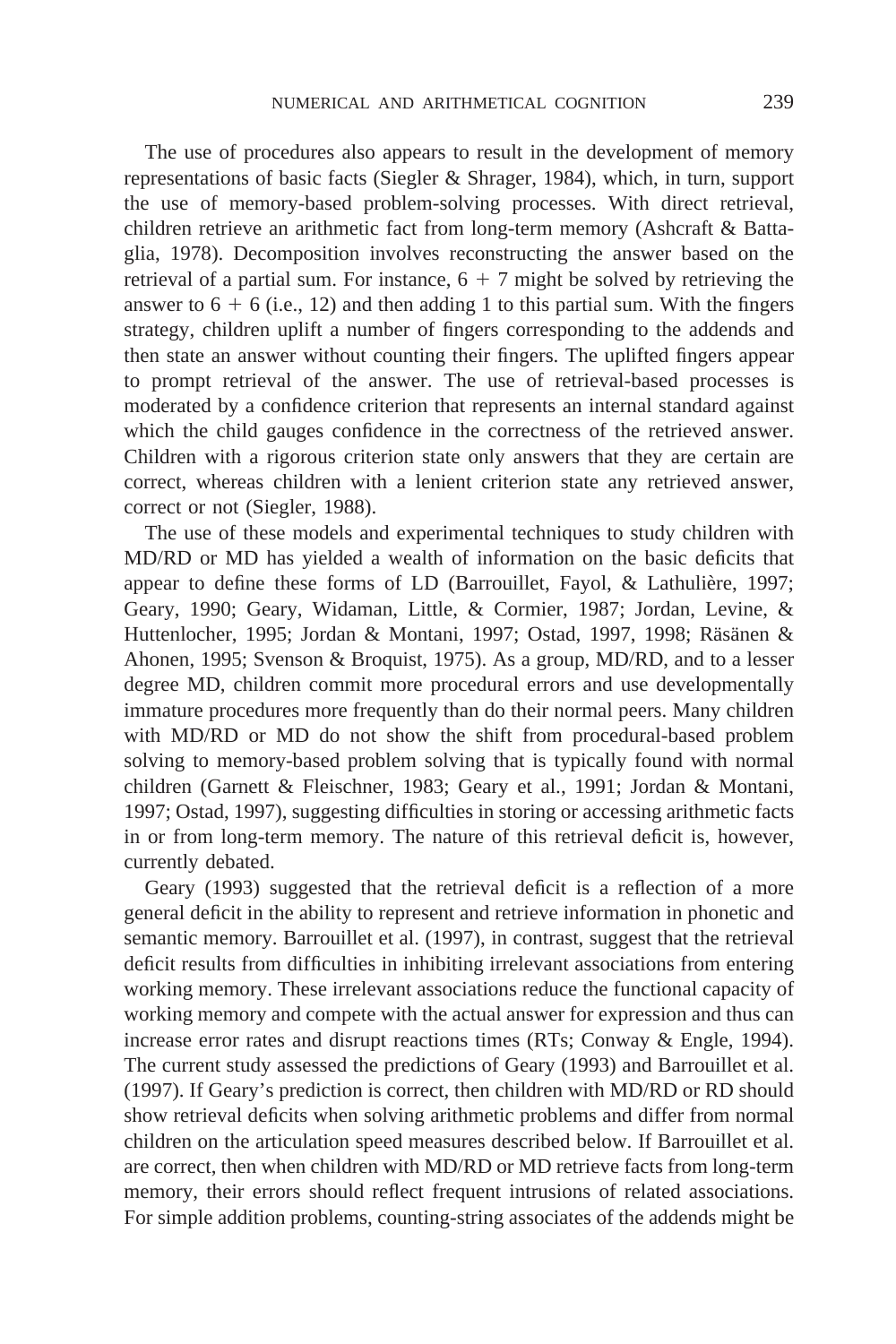one form of intrusion for children of this age (Siegler & Robinson, 1982); for instance, the counting-string associates for  $5 + 2$  would be 6 and 3, respectively, the numbers that follow 5 and 2 in the counting sequence. Of course, some children might show both forms of retrieval deficit.

## SUPPORTING COGNITIVE COMPETENCIES

Working memory, the ease of accessing information from long-term memory, and spatial abilities have been identified as potentially underlying the justdescribed deficits of children with MD/RD or MD (Geary, 1993; Rourke, 1993).

### *Working Memory*

Siegel and Ryan (1989) showed that children with MD exhibited deficits on span tasks that involved counting but not those involving other forms of language. Hitch and McAuley (1991) confirmed these findings and went on to show that MD was associated with a slow counting speed and difficulties in retaining numbers in working memory during the act of counting. Geary and his colleagues showed that children with MD/RD had shorter numerical digit spans than did their normal peers and had difficulties retaining information in working memory while monitoring the act of counting (Geary et al., 1991, 1999). The current study provided a contrast of the digit spans of children with MD/RD or MD and extended the assessment to children with RD only.

### *Long-Term Memory Retrieval*

If difficulties in representing or accessing information in or from the phonetic and semantic memory systems contribute to the fact retrieval deficits of children with MD/RD, then these children should also show deficits on measures that assess skill at accessing other types of information, such as words, from longterm memory (Geary, 1993). In fact, Geary argued that the comorbidity of MD and RD was related, in part, to difficulties in accessing both words and arithmetic facts from long-term memory and to poor phonetic representations of familiar words and numbers. In this view, a single retrieval deficit might contribute to MD, RD, and their comorbidity (i.e., to MD/RD).

One method that can be used to assess the ease of accessing information from long-term memory is to compare children on tasks that involve articulating familiar words (e.g., numbers) and unfamiliar nonwords (Denckla & Rudel, 1976; Fawcett & Nicolson, 1994; Gathercole & Adams, 1994; Johnston & Anderson, 1998). By definition, familiar words are represented in long-term memory and access to these representations appears to facilitate the encoding of these words into working memory and speed their articulation (Wagner & Torgesen, 1987). Although segments (e.g., familiar sounds) of many nonwords may be represented in long-term memory, the entire nonword will not, and thus there should be less of a long-term memory advantage for encoding nonwords into working memory or for the speed of articulating these words (see Gathercole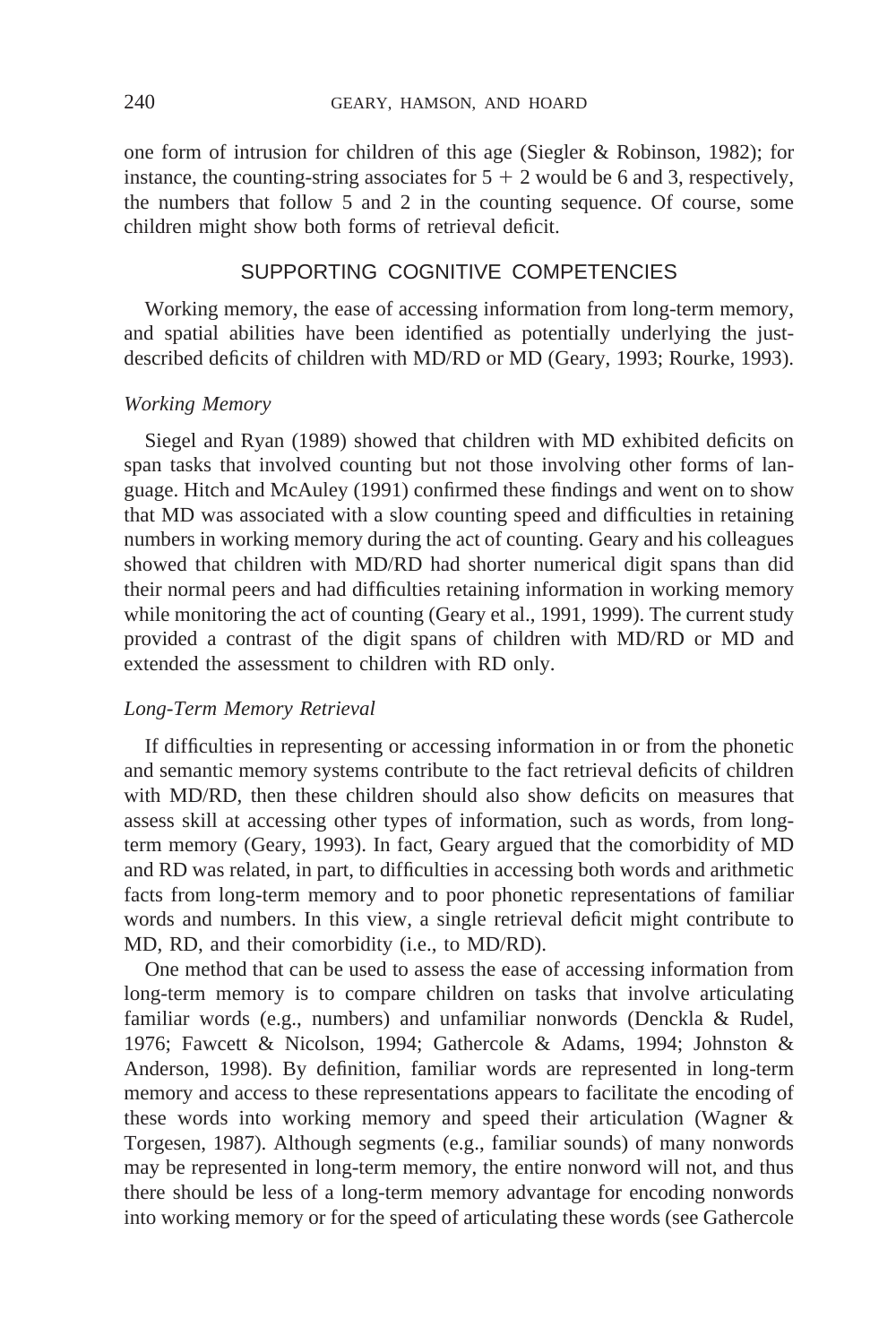& Adams, 1994, for further discussion). As a result, familiar words should be articulated faster than unfamiliar nonwords, and differences in these articulation speeds might provide a useful means of assessing the ease with which information can be retrieved from long-term memory. In particular, this should provide an assessment of the degree to which phonetic representations of familiar words are activated when these words are encoded into working memory.

The prediction is that in comparison to children with MD/RD or RD, normal children will show a speed advantage for articulating familiar words but not for articulating unfamiliar words (Gathercole & Adams, 1994), which, in turn, would suggest poor activation of phonetic representations in children with MD/RD or RD. If the retrieval deficit of children with MD is also related to difficulties in the activation of phonetic representations, then children with MD should also show slow articulation of familiar words. In contrast, if the source of the retrieval deficit of children with MD is related to other mechanisms, such as poor inhibition of irrelevant associations, then children with MD should not show slow articulation of familiar words.

#### *Spatial Abilities*

To determine if children with MD/RD or MD who show counting-procedure and retrieval deficits also show disrupted spatial abilities, the Mazes subtest of the WISC-III was administered. This particular measure was included based on Rourke's (1993) finding that performance on the Mazes test is sensitive to the spatial-related deficits of children with LD.

### CURRENT STUDY

The current study defined groups of children as RD, MD, MD/RD, variable (i.e., low academic scores in one grade but average or better scores in the other), and normal. These groups were then compared on tasks that assess basic number, counting, and arithmetical competencies and on tasks that assess several of the more basic cognitive systems, such as working memory, that appear to contribute to skill development in each of these basic mathematical domains. The study thus provided a comprehensive assessment of the basic quantitative competencies of children with LD.

### METHOD

#### *Participants*

The 84 participants were selected from a larger group of 114 children (50 boys, 64 girls; mean age  $= 82$  months in first grade) from five elementary schools in Columbia, Missouri. The schools were largely in working-class neighborhoods, but educated children from a variety of socioeconomic backgrounds. The initial selection of participants was based on teacher referral to the Chapter 1 Remedial Education Program and an equal number of children who were not participating in this program but who were in the same regular classrooms as the children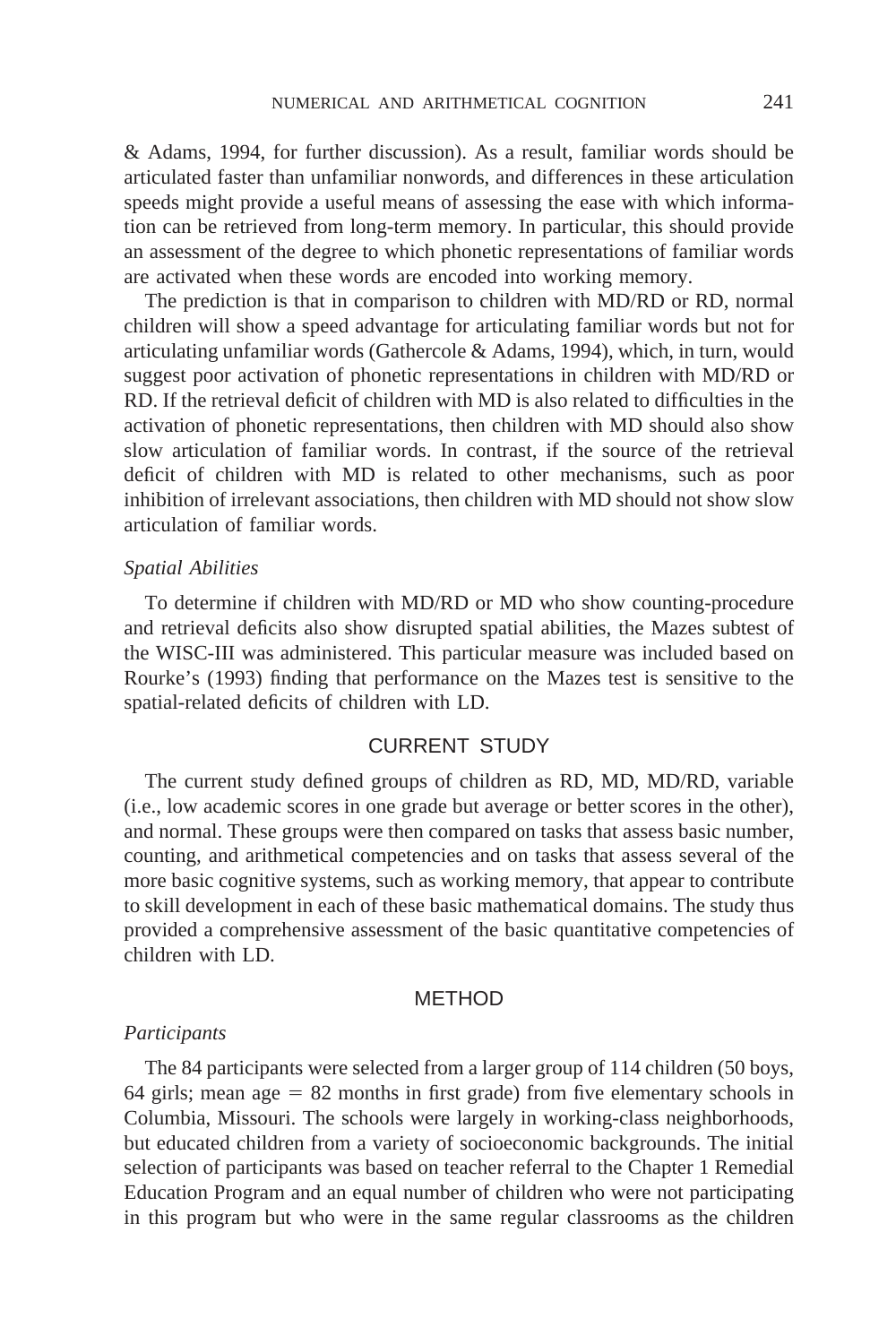participating in Chapter 1. Children participating in the Chapter 1 program received individual phonetics-based instruction in reading several times a week but no individual instruction in mathematics. Information is not available on the instructional approaches used in the regular classrooms.

The 84 participants were chosen so as to exclude children with IQ scores less than 80 or greater than 120 ( $n = 23$ ) and children who did not complete testing in both first and second grade ( $n = 7$ ; most had moved out of district between testing). This exclusionary criterion was used so that the LD groups and the control group included only children in the low-normal to high-normal IQ range, following previous studies (Ackerman & Dykman, 1995; Gross-Tsur et al., 1996). The remaining children were classified based on the pattern and stability of their achievement scores, as described below. Of these children, 29 were Black, 48 were White, and 6 were in other ethnic categories (e.g., Asian; racial information was not available for one child); there were few ethnic differences on the experimental measures, once IQ was covaried. Forty children participated in the Chapter 1 program for at least one academic year, and 29 of these children were classified into one of the three LD groups described below. Thirty-one of the 43 children not receiving Chapter 1 services were classified as academically normal, based on achievement test scores, and the remaining children were classified into one of the three LD groups or the variable group (information on Chapter 1 status was not available for one child).

*Classification scheme.* All children were administered the Vocabulary and Block Design subtests of the Wechsler Intelligence Scale for Children-III (Wechsler, 1991) or their counterparts from the Stanford–Binet Intelligence Scale (Thorndike, Hagen, & Sattler, 1986). The first cohort was administered the WISC-III, but psychologists in the local school requested that we not use this test because it is used in their special education assessments. Thus, the second cohort was administered the Stanford–Binet, based on the high correlation between performance on this IQ test and the WISC-III (Sattler, 1982). An IQ score was estimated based on performance on these two subtests, as prescribed by Sattler. The children were also administered the Mathematics Reasoning subtest of the Wechsler Individual Achievement Test (Wechsler, 1992) and the Word Attack and the Letter–Word Identification subtests of the Woodcock–Johnson Psycho-Educational Battery–Revised (Woodcock & Johnson, 1989, 1990). The Mathematics Reasoning subtest assesses basic arithmetic skills such as counting and subtraction, as well as some more advanced skills such as graph reading and time telling. The Letter–Word Identification subtest assesses the ability to understand that written symbols or groups of symbols (e.g., icons, letters) represent objects, letters, or words, while the Word Attack subtest assesses the ability to apply the rules involved in the pronunciation of written words (e.g., sounding out nonwords).

Children with Mathematics Reasoning scores less than the 35th percentile in both first and second grade were classified as MD and those children with Word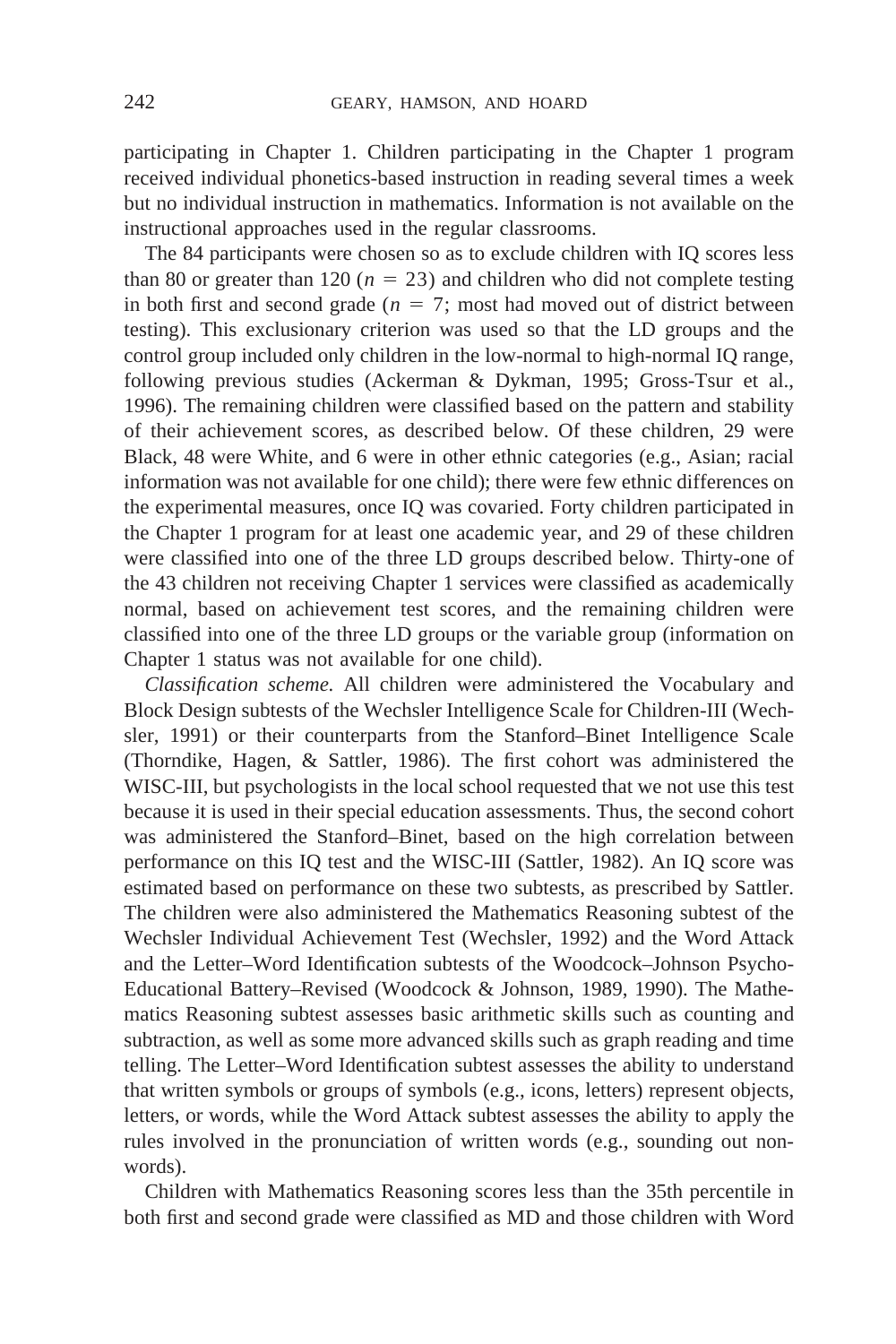|           |    |     | Estimated<br>IQ |         | Mathematics<br>reasoning |    | Word attack |    | Letter-word<br>identification |
|-----------|----|-----|-----------------|---------|--------------------------|----|-------------|----|-------------------------------|
| Group     | N  | M   | SD              | M       | SD                       | M  | SD          | M  | SD                            |
|           |    |     |                 | Grade 1 |                          |    |             |    |                               |
| MD and RD | 16 | 90  | 8               | 17      | 8                        | 11 | 7           | 19 | 12                            |
| MD        | 12 | 94  | 7               | 21      | 9                        | 40 | 18          | 41 | 21                            |
| <b>RD</b> | 14 | 95  | 9               | 47      | 26                       | 15 | 8           | 29 | 20                            |
| Variable  | 16 | 100 | 11              | 42      | 23                       | 37 | 20          | 53 | 22                            |
| Normal    | 26 | 104 | 10              | 69      | 18                       | 67 | 18          | 72 | 23                            |
|           |    |     |                 | Grade 2 |                          |    |             |    |                               |
| MD and RD |    |     |                 | 15      | 10                       | 14 | 8           | 18 | 11                            |
| MD        |    |     |                 | 23      | 10                       | 56 | 18          | 56 | 24                            |
| <b>RD</b> |    |     |                 | 54      | 17                       | 21 | 11          | 26 | 14                            |
| Variable  |    |     |                 | 56      | 16                       | 56 | 20          | 70 | 23                            |
| Normal    |    |     |                 | 69      | 15                       | 71 | 20          | 78 | 20                            |

TABLE 1 Mean Achievement and Estimated Intelligence Scores

*Note.* Achievement test scores are based on national percentile rankings, based on age.

Attack scores less than the 35th percentile in both first and second grade were classified as RD. A cutoff of the 35th percentile is higher than is normally used in LD research (25th percentile), but was necessary to ensure adequate sample sizes. As noted below, despite the more lenient classification criterion, the children classified as LD showed lower performance on the achievement tests than would be expected based on their IQ and thus do have some form of learning deficit. Word Attack rather than Letter–Word Identification was used because the former test provides a better assessment, at this age, of the basic phonological decoding skills that are often impaired in children with RD (e.g., Morris et al., 1998).

On the basis of these criteria, five groups were identified. As shown in Table 1, the first group was classified as MD and RD (MD/RD) and consisted of 16 children (8 boys, 8 girls; mean age  $= 81$  months in first grade) with mean achievement scores below the 20th percentile for mathematics and reading skills in first and second grade. The second group consisted of 12 children (7 boys, 5 girls; mean age  $= 83$  months) with a mean mathematics achievement score below the 25th percentile in both grades but mean Word Attack and Letter–Word Identification scores at or above the 40th percentile. These children were classified as MD only (MD). The RD only (RD) group consisted of 14 children (4 boys, 10 girls; mean age  $= 82$  months) with mean Word Attack scores below the 22nd percentile in both grades and mean mathematics achievement scores above the 46th percentile. The fourth group consisted of 26 academically normal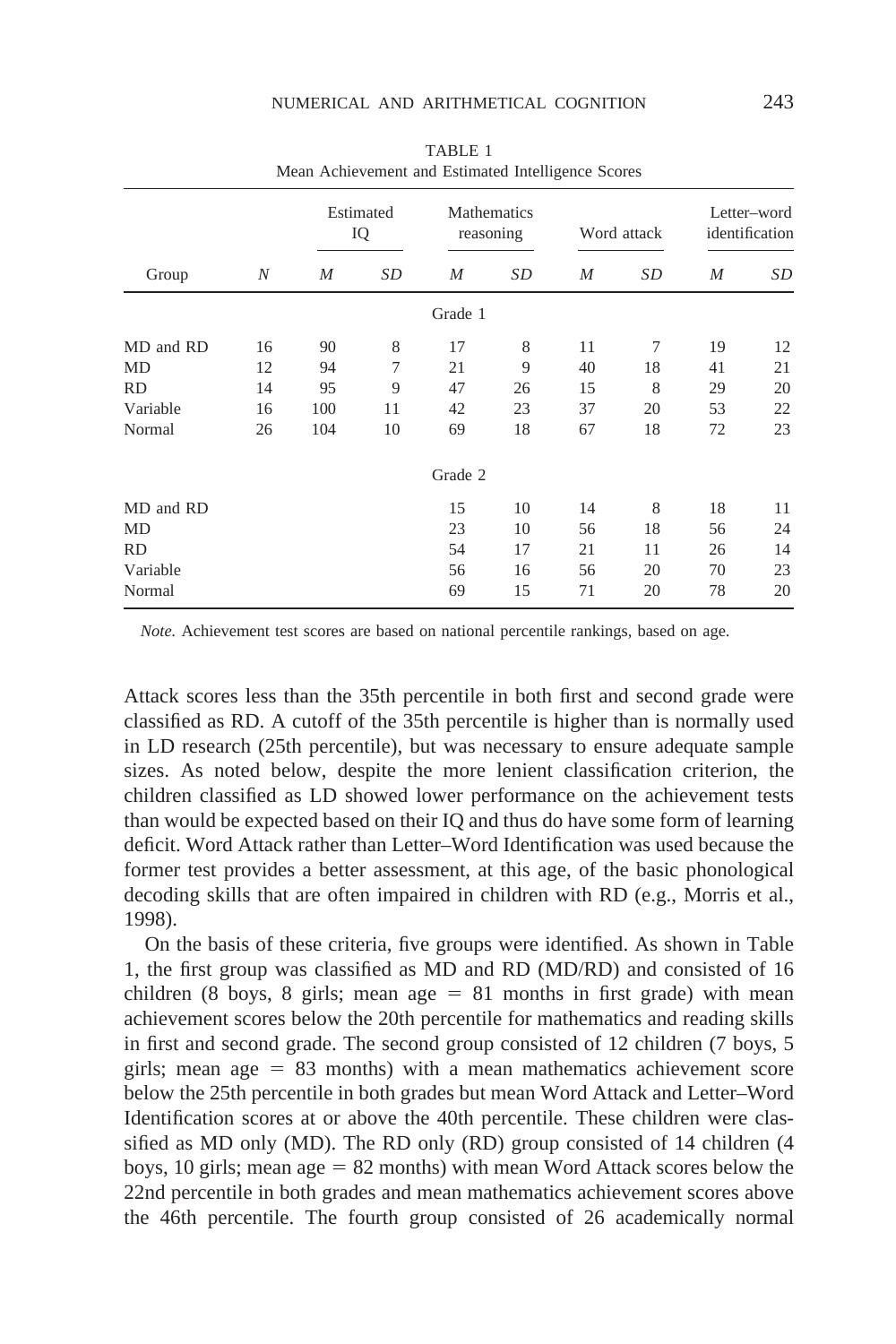children (12 boys, 14 girls; mean age  $= 81$  months) with mean achievement scores above the 66th percentile in both first and second grades. The final group included 16 children (7 boys, 9 girls, mean age  $= 82$  months). These children had at least one achievement score below the 35th percentile in one grade and a score on the same test that was above the 34th percentile in the other grade. On the basis of this pattern, these children were termed the variable group. As shown in Table 1, the general pattern was for these children to show improved achievement test performance from Grade 1 to Grade 2, as was found by Geary (1990; Geary et al., 1991).

At the time of testing, the mean ages did not differ across groups in either first or second grade,  $Fs < 1$ , nor did the number of boys and girls in each group,  $\chi^2(4) = 2.57$ ,  $p > .25$ . A one-way analysis of variance (ANOVA) revealed significant group differences in IQ scores,  $F(4, 79) = 6.97$ ,  $p < .0001$ . Follow-up comparisons using the HSD (honestly significant difference) procedure indicated that the mean IQ score of the normal group was significantly higher than that of the three LD groups but did not differ from the mean of the variable group ( $ps < .05$ ). The only other significant difference was for the comparison of the MD/RD and variable groups. On the basis of this effect, IQ was used as a covariate in all analyses.

After partialing IQ scores, group comparisons (HSD) revealed that the children in the MD/RD and RD groups showed significantly lower Word Attack scores than did the children in the MD and normal groups in both grades and lower mean scores than the children in the variable group in second grade ( $p_s < .05$ ); the same pattern was found for the Letter–Word Identification scores in second grade. The mean Word Attack scores of the children with MD/RD or RD did not differ in either grade ( $ps > .05$ ). In both grades, the MD/RD and MD groups showed significantly lower Mathematics Reasoning scores than the RD and normal groups and lower scores than the variable group in second grade ( $p_s$   $\lt$ .05). The mean Mathematics Reasoning scores of the children with MD/RD or MD did not differ in either grade ( $ps > .05$ ). Finally, 2 (test, Mathematics Reasoning and Word Attack) by 2 (grade) repeated measures ANOVAs were conducted for each group and revealed no significant test, grade, or interaction effects for the MD/RD and normal groups ( $p s > .10$ ). The children in the MD group showed significantly higher Word Attack than Mathematics Reasoning scores,  $F(1, 11) = 25.13$ ,  $p < .001$ , whereas the children in the RD group showed the opposite pattern,  $F(1, 13) = 43.26$ ,  $p < .001$ ; no other effects were significant for these groups ( $ps > .05$ ). The children in the variable group showed improved performance from first to second grade,  $F(1, 15) = 21.01$ ,  $p < .001$ , but the test and test by grade effects were not significant ( $p_s > .50$ ).

The overall pattern indicates that the children in the MD/RD group showed achievement scores in mathematics and basic reading skills that were lower than what would be expected on the basis of their IQ scores, whereas the children in the MD and RD groups showed specific deficits in mathematics and reading,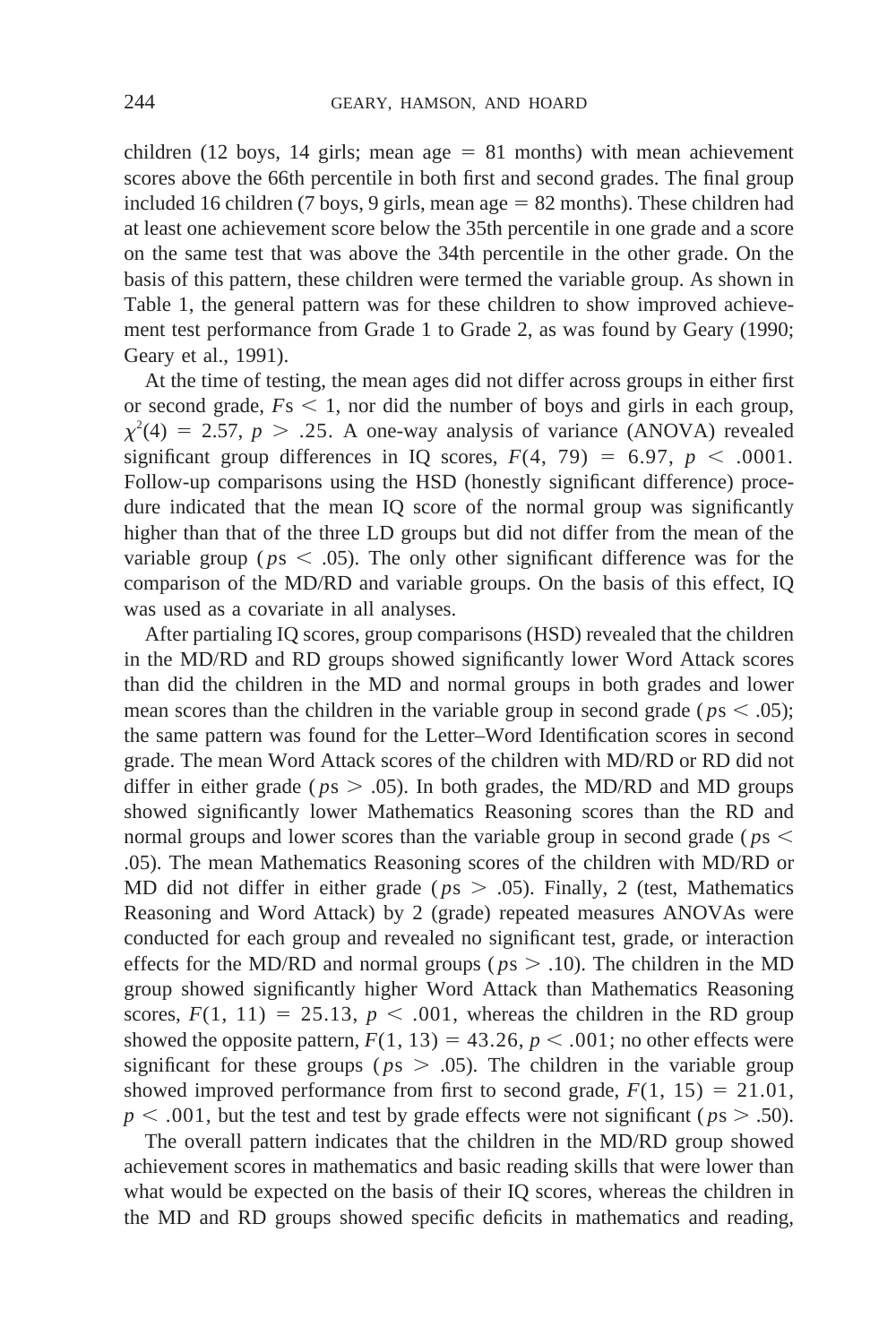respectively. The children in the variable group showed, on average, improved performance from first to second grade in both mathematics and reading and by second grade did not differ from the normal children.

### *Experimental Tasks and Procedures*

*Number production and comprehension.* The items were developed based on an adaptation of the Johns Hopkins Dyscalculia Battery for children (McCloskey, Aliminosa, & Macaruso, 1991; Shalev, Manor, & Gross-Tsur, 1993) and assess the ability to name and reproduce visually and auditorily presented numbers and to compare the magnitude of visually and auditorily presented numbers.

In the first number recognition/production task, the experimenter showed the child a series of four integers  $(3, 8, 5, 12)$  arranged vertically on an otherwise blank sheet of paper in a large font. The child was then asked to name each number shown and write the number next to the printed copy. Next, the child was dictated a series of four integers (2, 5, 7, 13), one at a time, and asked to write the number on the same paper used in the visual presentation task. In the first magnitude comparison task, the child was shown a series of four pairs of single-digit integers (1 9, 3 2, 5 7, 9 8) arranged vertically on an otherwise blank sheet of paper in a large font. The child was asked to decide, one pair at a time, "Which is bigger, which is more?". The task was then repeated with a new set of four pairs of single-digit integers (6 3, 2 5, 5 6, 8 1) that were presented by dictation. Both sets of magnitude comparison pairs included numbers that represented relatively small (e.g., 2) and large (e.g., 9) magnitudes, and relatively small (e.g., 5 7) and large (e.g., 1 9) distances between the two magnitudes.

These measures provided four items for each of five basic number processing competencies: number naming (Arabic to verbal transcoding), number writing with visual presentation, number writing with auditory presentation (verbal to Arabic transcoding), magnitude comparison with visual presentation, and magnitude comparison with auditory presentation. The last two of these tasks assess children's understanding of the underlying quantities.

*Counting knowledge.* The child was first introduced to a puppet who was just learning how to count and therefore needed assistance to know if his counting was "OK and right, or not OK and wrong." During each of the 13 trials, a row of 5, 7, or 9 poker chips of alternating color (e.g., red, blue, red, blue, red) were aligned behind a screen. The screen was then removed, and the puppet counted the chips. The child was then queried on the correctness of the counting. The experimenter recorded whether the child stated the puppet's count was "OK, or not OK and wrong."

Following previous studies, four types of counting trials were administered (Briars & Siegler, 1984; Geary et al., 1992; Gelman & Meck, 1983): correct, right–left, pseudo, and error. For correct trials, the chips were counted sequentially and correctly, from the child's left to the child's right. Right–left involved counting the chips sequentially and correctly, but from the child's right to the child's left. For pseudo trials, the chips were counted correctly from left to right,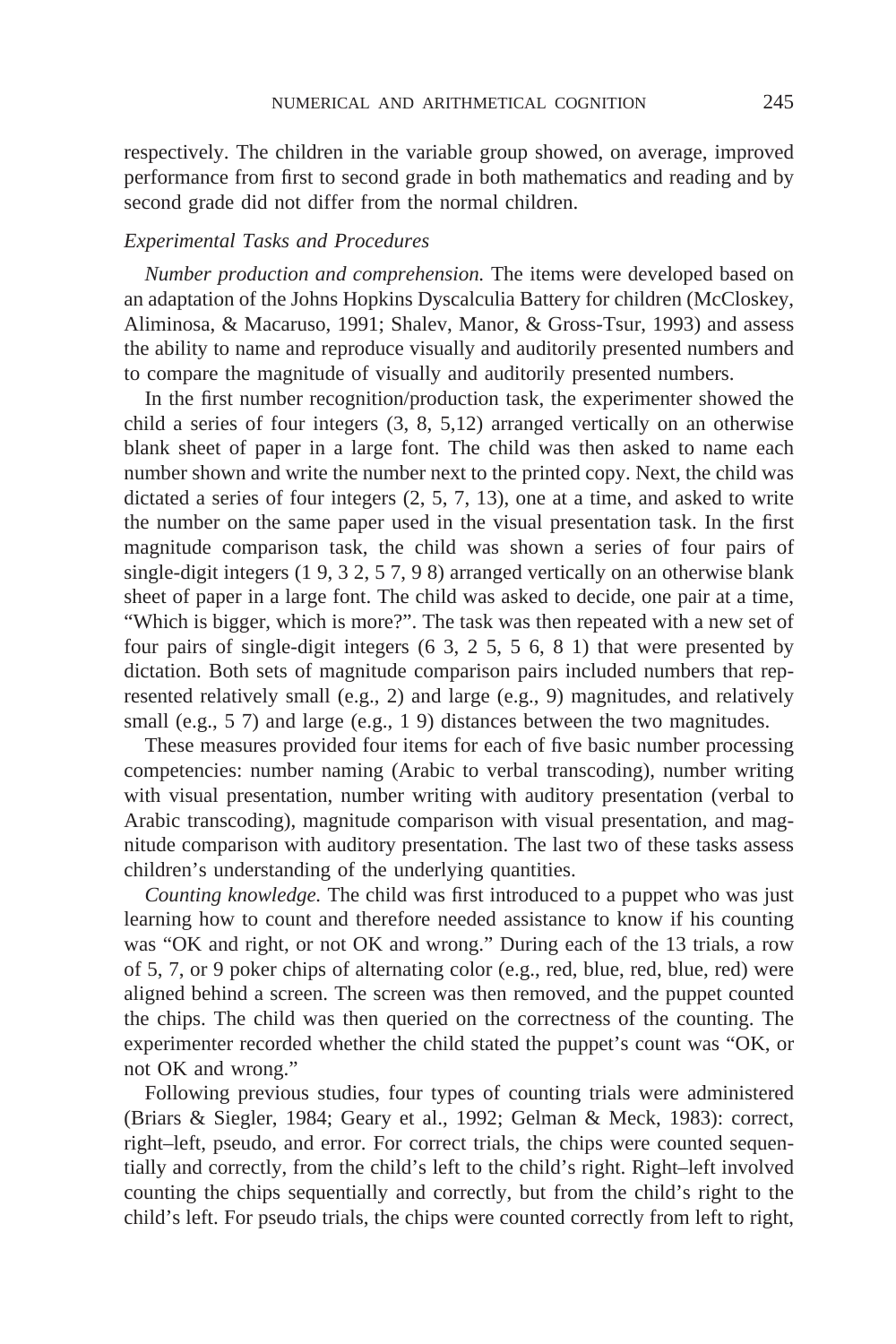but first one color was counted, and then, returning to the left-hand side of the row, the count continued with the other color. For error trials, the chips were counted sequentially from left to right, but the first chip was counted twice. Each counting trial type occurred once for each array size (i.e., 5, 7, 9), with one additional pseudo trial (for 7 chips).

*Addition strategy assessment.* Simple addition problems were presented at the center of the monochrome monitor of an IBM PS/2 Model 30 microcomputer. For each problem, a READY prompt appeared at the center of the screen for 1000 ms, followed by a 1000-ms period during which the screen was blank. Then, an addition problem appeared on the screen and remained until the child responded. Answers were spoken into a microphone that activated a voiceoperated relay that was interfaced with the microcomputer. RTs were recorded using a hard card timing mechanism with  $\pm 1.0$ -ms accuracy. The experimenter initiated each problem presentation sequence via a control key.

The stimuli were 14 single-digit addition problems presented horizontally  $(4 +$  $5 =$ ). The problems consisted of the integers 2 through 9, with the constraint that the same two integers (e.g.,  $2 + 2$ ,  $4 + 4$ ) were never used in the same problem, as these appear to be solved differently than other problems (Groen & Parkman, 1972). Across stimuli, each digit was presented two to four times, and half of the problems summed to 10 or less, inclusive. For half of the problems, the larger valued integer was presented in the first position, and for the remaining problems the smaller valued integer was presented in the first position. The order of problem presentation was determined randomly, with the constraint that no integer was presented in the same position across consecutive trials.

Following three practice problems, the 14 experimental problems were presented one at a time. The child was asked to solve each problem as quickly as possible without making too many mistakes. It was emphasized that the child could use whatever strategy was easiest for her to get the answer, and the child was instructed that as soon as she had the answer, she was to speak it into the microphone. Based on the child's answer and the experimenter's observations, the trial was classified into one of five strategies, that is, counting fingers, fingers, verbal counting, retrieval, or decomposition (Siegler & Shrager, 1984). Counting trials were further classified based on where counting began, that is, min, sum, or max.

During problem solving, the experimenter watched for physical indications of counting, such as regular movements (e.g., fingers, mouth). For these trials, the experimenter initially classified the strategy as finger counting or verbal counting, depending on whether or not the child used his or her fingers to count. If the child upraised a number of fingers to represent the addends and then stated an answer without counting them, then the trial was initially classified as fingers. If the child spoke the answer quickly, without hesitation, and without obvious counting-related movements, then the trial was initially classified as retrieval.

After the child had spoken the answer, the experimenter queried the child on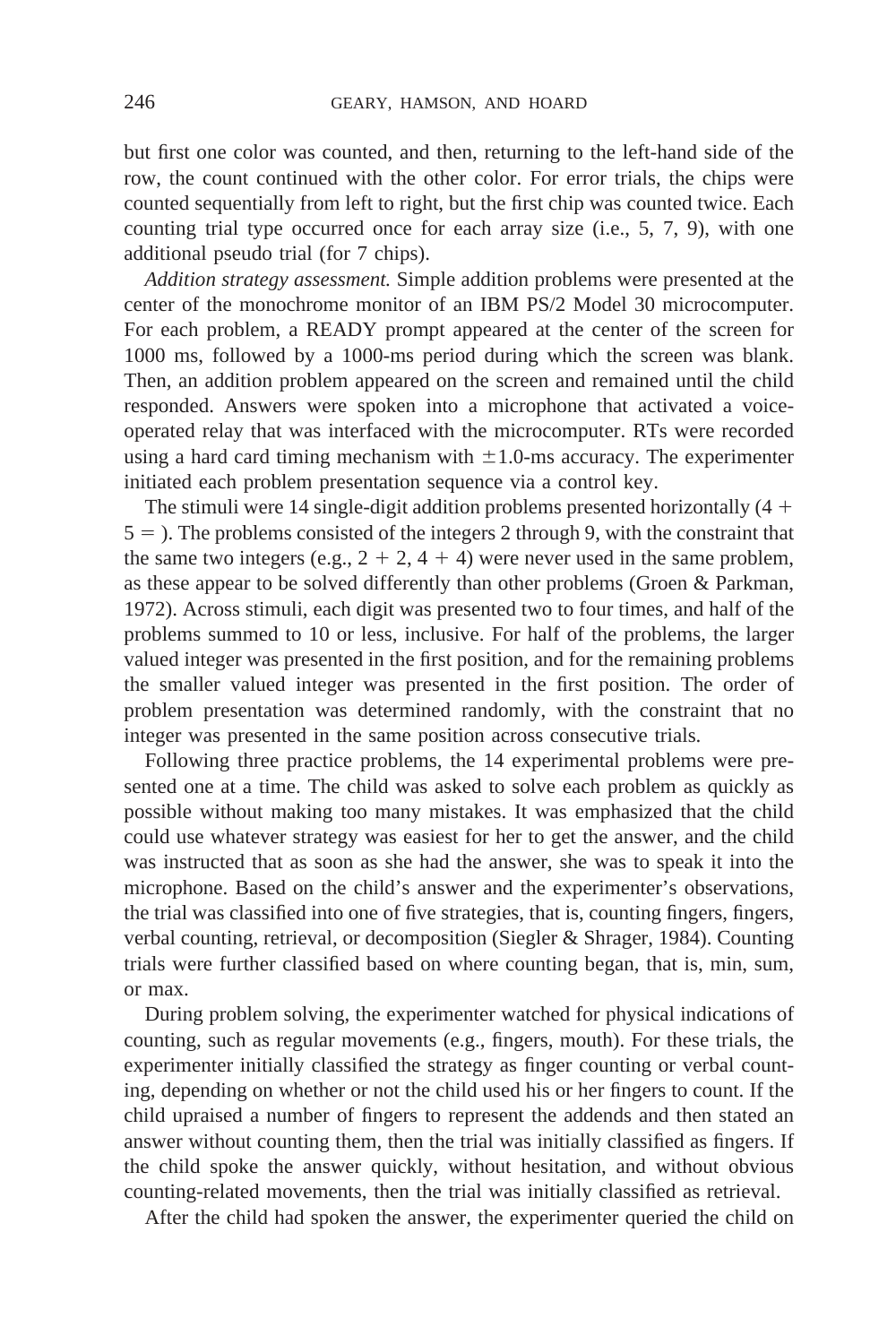how he or she got the answer. If the child's response (e.g., "just knew it") differed

from the experimenter's observations (e.g., saw the child mouthing counting), then a notation indicating disagreement between the child and the experimenter was made. If counting was overt, then the experimenter classified it as a counting strategy. If the trial was ambiguous, then the child's response was recorded as the strategy. Previous studies indicate that this method provides a useful measure of children's trial-by-trial strategy choices (e.g., Siegler, 1987). In this study, agreement between the child's description and the experimenter's observation was found for more than 94% of trials.

For the second-grade assessment, 14 additional problems were added to the task. These problems were the reverse of the 14 original problems (e.g.,  $6 + 3$ ,  $3 + 6$ ) and were administered using the same procedures as described above and immediately following the 14 original problems. The only change was that the children were instructed to solve the 14 new problems only by means of retrieval. They were instructed to try to remember the answer and were instructed not to count or use any other type of strategy, other than remembering; if they could not remember, they were told that it was OK to guess. These were thus called retrieval-only problems (Jordan & Montani, 1997; Siegler & Shrager, 1984). These problems were added to increase the number of trials on which children used retrieval for problem solving, which, in turn, enabled a more complete assessment of the arithmetic-fact retrieval characteristics of children with LD.

*Articulation speed.* The stimuli chosen for this task were based on Cowan's (1986) and Edwards's (1978) list of monosyllabic English words and nonwords and included triads of one-digit number names (2, 9, 5), common one-syllable words (school–tree–cake), and one-syllable nonwords (lote, dake, pog). Each word triad was presented by dictation. The child was encouraged to repeat the triad until she could remember all three words. Next, the child was asked to say the triad as quickly as possible, two times in a row. A stopwatch was used to measure articulation speed. This procedure was performed three times for each triad.

*Digit span and mazes.* To assess numerical working memory and basic spatial skills (Rourke, 1993), the Digit Span and Mazes subtests of the WISC-III (Wechsler, 1991) were administered. Both tests were administered and scored according to standard procedures. For Digit Span, both the forward and the backward sections were administered, although performance on the backward measure is of greater theoretical interest. This is because backward digit span requires the retention and manipulation of numbers in working memory, skills that appear to be deficient in many children with MD/RD or MD (Hitch & McAuley, 1991).

### *Procedures*

All children were tested twice during each academic year (a total of four times), once in the fall and once in the spring. Fall testing included the just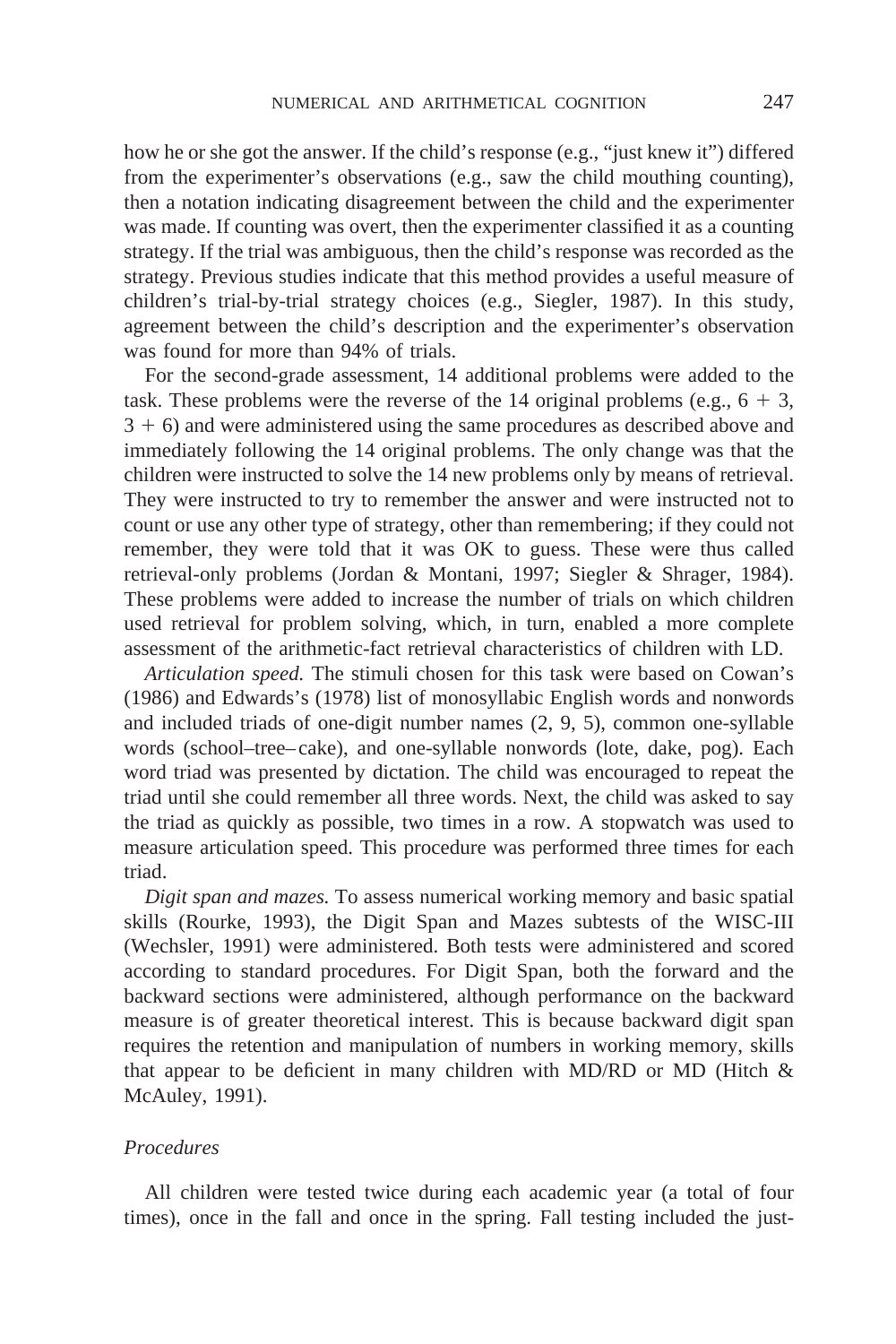described experimental tasks along with Digit Span, whereas the spring testing included the IQ (first grade only) and achievement tests, as well as Mazes in second grade. The achievement and ability tests were administered in the spring, because previous studies suggest that achievement test scores obtained at the end of the academic year are more predictive of achievement in later grades than are scores obtained at the beginning of the year (Geary, 1990). Because of nearceiling performance in first grade, the number writing with visual and auditory presentation tasks were not administered in second grade.

For fall testing, the experimental tasks were administered in a randomly determined order for each child. For spring testing, the tests were administered in the following order: Letter–Word Identification, Word Attack, and Mathematics Reasoning, followed by the Vocabulary and Block Design subtests of the WISC-III or Stanford–Binet in first grade and the Mazes subtest in second grade. Testing times were about 40 min and 30 min for the fall and spring assessments, respectively. Mean time between testing periods was 125 days  $(SD = 31)$  for first grade and 160 days  $(SD = 25)$  for second grade. Time elapsed between testing periods did not differ significantly across groups in either grade,  $Fs < 1$ .

### RESULTS

The results are presented in five sections. The first presents results for the number naming, number writing, and magnitude comparison tasks. The second and third sections present results for the counting and strategy assessment tasks, respectively, whereas results for the articulation speed measures are presented in the fourth section. The final section presents results for the Digit Span and Mazes subtests.

# Number Production and Comprehension

The mean percentage of correct responses for the number naming and number writing tasks ranged between 90 and 100% in both grades. The only exception was for the performance of children with MD/RD on the number naming (81% correct) and number writing with auditory presentation (83% correct) tasks in first grade. Because of these ceiling and near-ceiling effects, parametric statistics were not employed. Rather, the first-grade performance of each of the 16 children with MD/RD was examined for these two tasks and revealed that the poor performance was largely the result of difficulties in processing the numbers 12 and 13. Ten of the 16 children with MD/RD could not name the number 12 and 7 of these children could not write the number 13 from dictation.

The mean percentages of correct comparisons for the magnitude comparison tasks were also consistently high, with the mean percent correct ranging from 72 to 100 across groups. The only consistent group difference was a relatively low percentage of correct comparisons for the children with MD/RD for visual (72% correct; 83 to 100% correct for the remaining groups) and auditory (83% correct; 93 to 100% correct for the remaining groups) presentation in first grade. Al-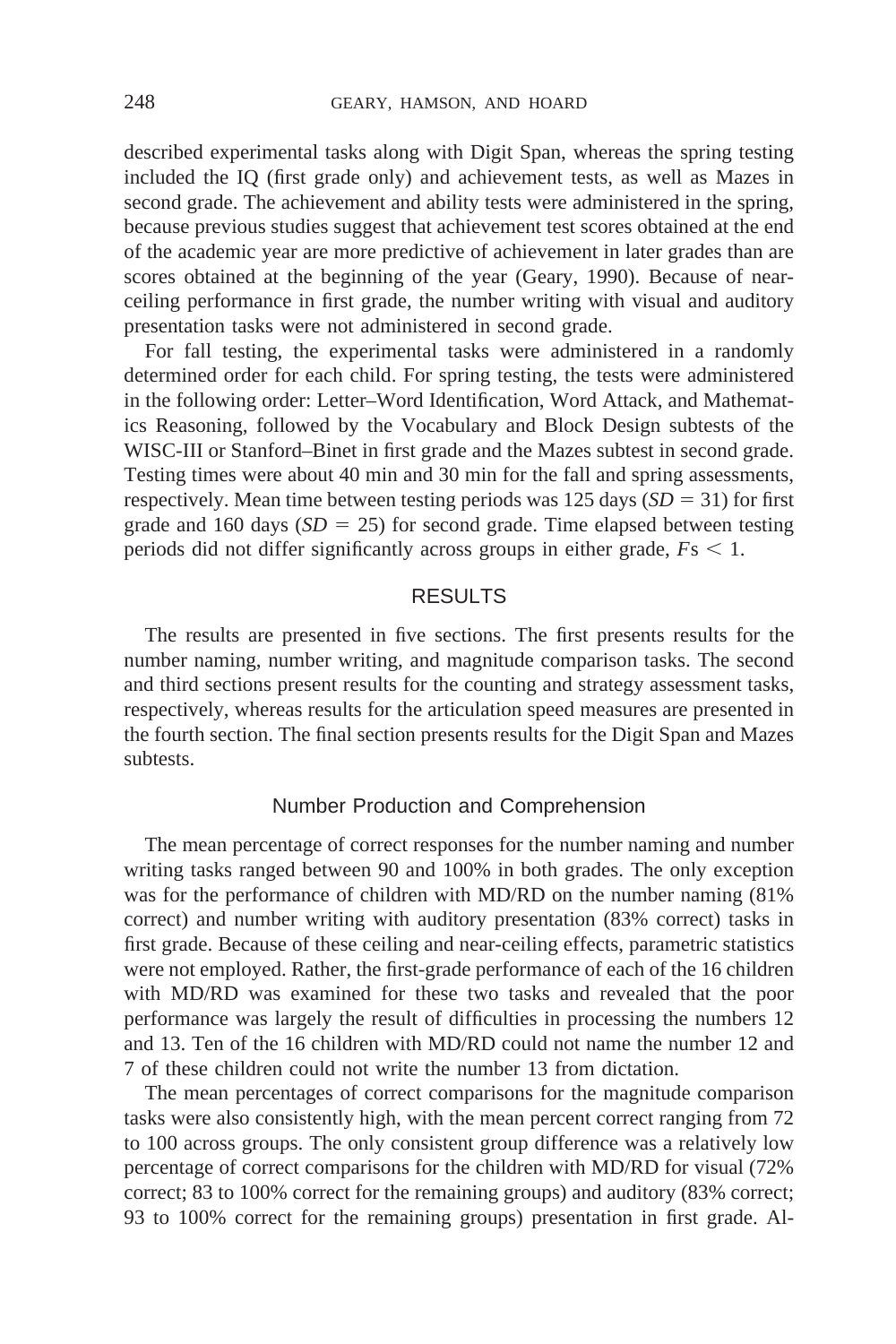|           |         | Counting task |        |       |
|-----------|---------|---------------|--------|-------|
| Group     | Correct | Right-left    | Pseudo | Error |
|           |         | Grade 1       |        |       |
| MD and RD | 98      | 89            | 30     | 67    |
| <b>MD</b> | 100     | 100           | 42     | 64    |
| <b>RD</b> | 97      | 100           | 65     | 95    |
| Variable  | 98      | 98            | 63     | 75    |
| Normal    | 100     | 91            | 71     | 96    |
|           |         | Grade 2       |        |       |
| MD and RD | 100     | 85            | 30     | 88    |
| MD        | 100     | 86            | 16     | 86    |
| <b>RD</b> | 100     | 95            | 73     | 95    |
| Variable  | 100     | 96            | 52     | 98    |
| Normal    | 99      | 85            | 63     | 90    |

| TABLE 2                                                         |  |
|-----------------------------------------------------------------|--|
| Mean Percentage of Correct Identification across Counting Tasks |  |

though the performance of the children with MD/RD improved to 91% correct for both auditory and visual presentation in second grade, this level of performance was still lower than the 98 to 100% correct for the four other groups. Examination of visual presentation trials in first grade revealed that performance of the children with MD/RD was at chance levels on the near-distance items (i.e., 2 3, 8 9), as 7 students identified the smaller number as being larger and 9 students identified the larger number as being larger. In second grade, all of the children with MD/RD correctly identified 3 as being larger than 2 but 6 of the 16 children identified 8 as being larger than 9. For the auditory presentation task, the errors of the children with MD/RD were distributed across all items in both grades, with no discernable pattern.

# Counting Knowledge

The mean percentage of correct identifications across the four types of counting trials is shown in Table 2. A 5 (group) by 4 (counting type) by 2 (grade) mixed ANCOVA, with group as a between-subjects factor, type and grade as within-subjects factors, and IQ as the covariate, revealed significant group, *F*(4, 73) = 5.21,  $p < .001$ , and group by type,  $F(12, 219) = 2.92$ ,  $p < .001$ , effects; no other effects were significant ( $p_s$   $>$  .05). Follow-up ANCOVAs for each counting type revealed significant group differences for pseudo trials, *F*(4, 74) = 3.66,  $p < .01$ , and nonsignificant group effects for correct, right-left, and error trials ( $p_s > .25$ ); the grade by group interaction was nonsignificant for all counting types ( $ps > .05$ ). Because this is the first study to examine the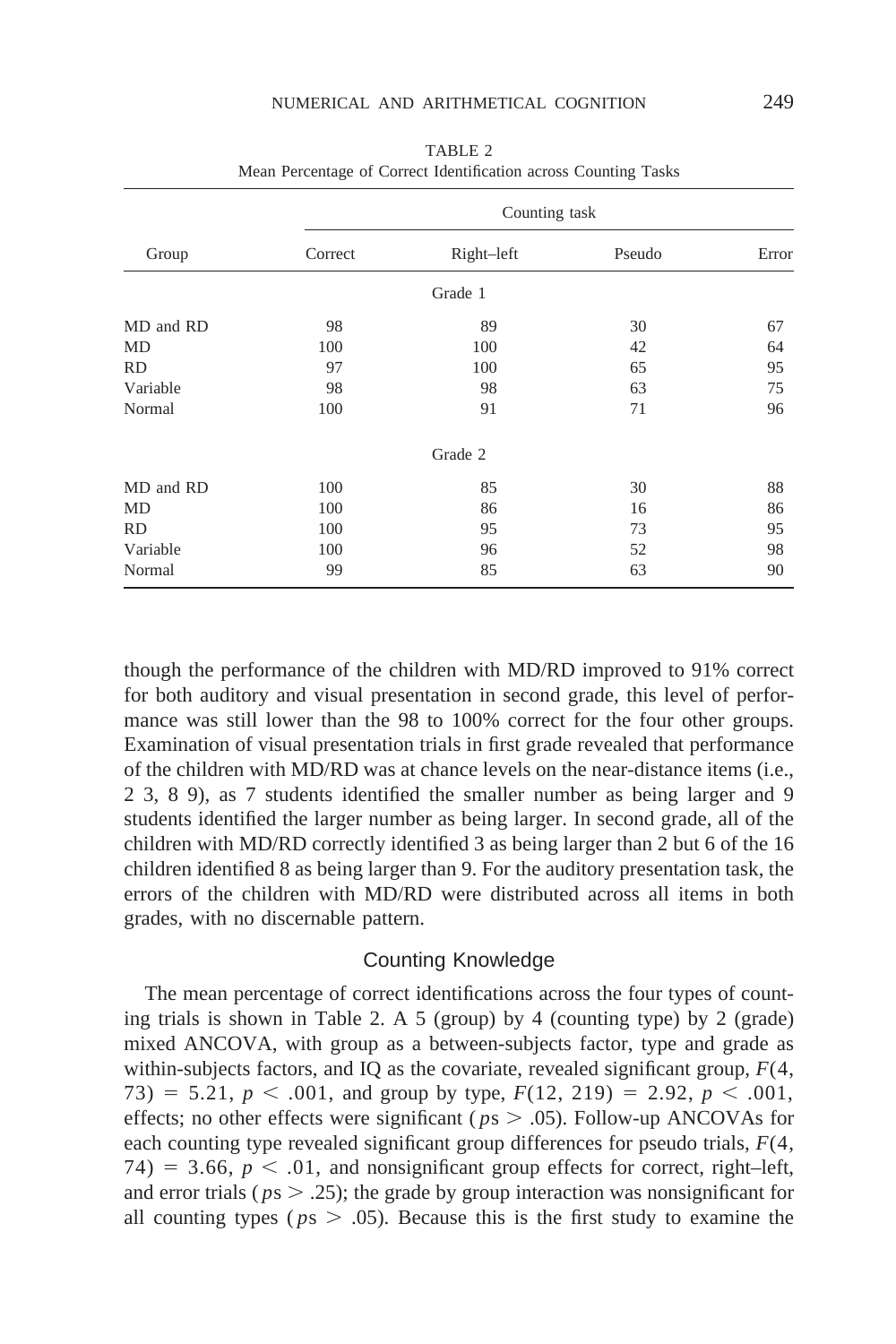counting knowledge of distinct groups of LD children and thus no a priori contrasts could be specified, group differences were examined here and in later analyses by means of post hoc contrasts. Based on the pattern of pseudo-trial means, the performance of the MD/RD and MD groups was contrasted with that of the three remaining groups. The results confirmed that the mean performance of the MD/RD and MD groups was significantly lower than that of these three groups,  $F(1, 77) = 13.67$ ,  $p < .001$ .

Examination of the performance of first graders revealed that 11 of the 16 children with MD/RD and 7 of the 12 children with MD indicated that pseudo counting was "not OK and wrong" on three  $(n = 2$  and 1, respectively) or four  $(n = 9$  and 6, respectively) of the pseudo-counting trials. Only four children with MD/RD and four children with MD indicated that pseudo counting was "OK and right" on all four trials. In second grade, 11 of the 16 children with MD/RD and 9 of the 12 children with MD indicated that pseudo counting was "not OK and wrong" on three ( $n = 1$  and 1, respectively) or four ( $n = 10$  and 8, respectively) trials. Only 4 children with MD/RD and 1 child with MD indicated that pseudo counting was "OK and right" on all four trials.

# Strategy Assessment

The analyses of the strategy choice data are discussed in two sections. The first presents results for the strategy choice trials, those in which the children were encouraged to use whatever strategy made it easiest for them to solve each problem. The second section focuses on the retrieval-only trials presented in second grade. In both sections, the percentage of trials on which each child used each strategy was calculated; the reported group means represent the mean of the individual percentages (strategy data analyses, however, were based on raw frequencies). The degrees of freedom differ across some of the analyses, because not all of the children used all strategies.

### *Strategy Choice Trials*

*Strategy choices.* The pattern shown in Table 3 is consistent with previous studies and indicates that children in all of the groups used similar strategies to solve simple addition problems but differed in their strategy mix (Geary, 1990). Due to the small number of fingers and decomposition trials, the analyses were restricted to the counting fingers, verbal counting, and retrieval strategies. The frequency with which each of these three strategies was used in problem solving was analyzed by means of 5 (group) by 2 (grade) mixed ANCOVAs. The results revealed significant grade by group effects for counting fingers,  $F(4, 78) =$ 2.94,  $p < .05$ , and retrieval,  $F(4, 78) = 9.31$ ,  $p < .001$ , but no other significant effects ( $p_s > .05$ ).

For counting fingers, a post hoc contrast (MD/RD and MD groups vs the remaining groups)—based on the pattern of group means—confirmed that children in the RD, variable, and normal groups showed a significant decrease in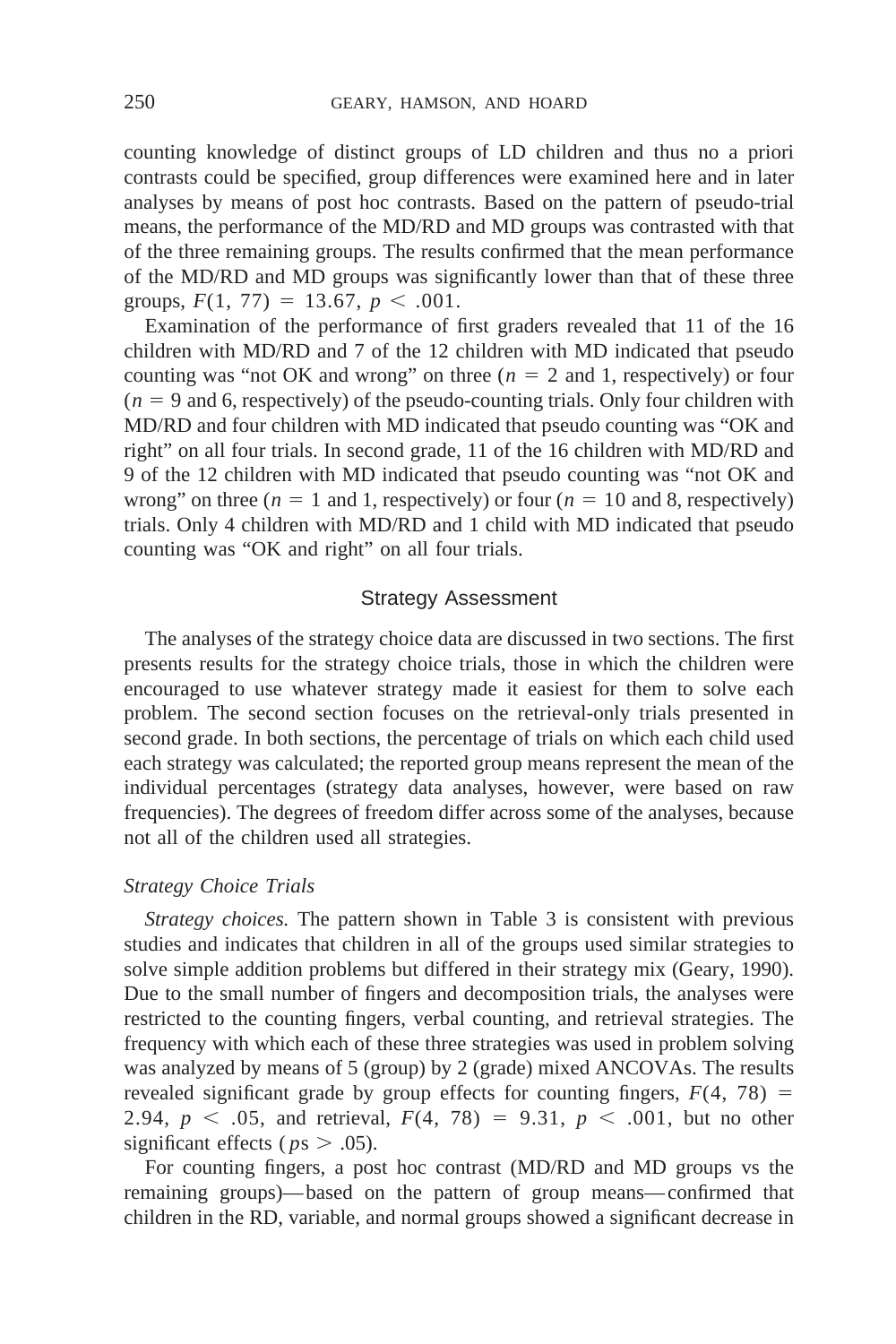| TARIE <sub>3</sub> | Ŧ<br>֚֓֜֡֓֡֓֡֓֡֓֡֓֡֓<br>٦<br>Ĩ. |
|--------------------|---------------------------------|

|                                                                      |                |    |               | Mean % of trials <sup>a</sup>                                                                                                                           |                |          |    |     | Mean % of errors   |         |                 |    |    | % of min count           |                 |          |                         | Mean RTs $(s)^b$ |          |        |
|----------------------------------------------------------------------|----------------|----|---------------|---------------------------------------------------------------------------------------------------------------------------------------------------------|----------------|----------|----|-----|--------------------|---------|-----------------|----|----|--------------------------|-----------------|----------|-------------------------|------------------|----------|--------|
| Strategy MD/RD MD                                                    |                |    | RD            | Variable Normal                                                                                                                                         |                | MD/RD MD |    |     | RD Variable Normal |         | MD/RD MD        |    |    | RD Variable Normal MD/RD |                 |          | $\overline{\mathbb{E}}$ | RD               | Variable | Normal |
|                                                                      |                |    |               |                                                                                                                                                         |                |          |    |     |                    | Grade   |                 |    |    |                          |                 |          |                         |                  |          |        |
| Counting<br>fingers<br>Verbal                                        | 46             | 45 | 82            | 58                                                                                                                                                      | $\mathcal{A}$  | 63       | 55 | 34  | 36                 | 22      |                 |    | 34 | 34                       | $\overline{31}$ | 12.6     | 10.1 12.1               |                  | 12.4     | 12.8   |
| counting                                                             |                |    |               | 22                                                                                                                                                      | 24             | 95       | 35 |     | $\overline{c}$     | 29      | 0               | 67 | 33 | 45                       | 45              | I        | I                       | I                | 6.9      | 10.4   |
| Retrieval                                                            | $\overline{4}$ | 34 |               | B                                                                                                                                                       | 4              | 51       | 66 | 100 | 39                 | ᢦ       | I               |    |    | I                        | I               | I        | I                       | I                | 3.8      | 3.8    |
|                                                                      |                |    |               |                                                                                                                                                         |                |          |    |     |                    | Grade 2 |                 |    |    |                          |                 |          |                         |                  |          |        |
| $\begin{array}{c} \textrm{Counting} \\ \textrm{fingers} \end{array}$ | 47             | 42 | 22            | 26                                                                                                                                                      | $\overline{4}$ | 39       |    |     | $\overline{4}$     |         | $\overline{31}$ | 2  | 89 | 67                       | 93              | 8.4      | 9.2                     | 5.6              | 5.6      | 5.7    |
| counting<br>Verbal                                                   |                | 35 | ಸ             | 25                                                                                                                                                      | 28             | 5        | 32 | 15  | $\frac{6}{2}$      | S       | 67              | 84 | 98 | G3                       | 50              | $\bigg $ | 7.5                     | 5.0              | 5.4      | 4.8    |
| Retrieval                                                            | $\overline{z}$ |    | $\frac{4}{4}$ | 39                                                                                                                                                      | 4              | 77       | 3  |     |                    | ∞       | I               | I  |    |                          | I               | I        | 2.9                     | 4.3              | 4.4      | 3.8    |
|                                                                      |                |    |               | "Trials on which the chld used a mixed approach to problem solving are not included. As an example, the child might have begun a counting procedure and |                |          |    |     |                    |         |                 |    |    |                          |                 |          |                         |                  |          |        |

<sup>*b*</sup> All presented means are based on correct trials. Moreover, means are not presented for trials with a low frequency of correct trials. For instance, although then retrieved an answer. Due to the small percentage of trials, fingers and decomposition are not shown. For these two strategies, all percentages of usage were  $\leq$ the MD/RD children retrieved on 44% of the trials in Grade 1, more than 90% of the associated answers were errors. For Grade 1, the counting fingers means All presented means are based on correct trials. Moreover, means are not presented for trials with a low frequency of correct trials. For instance, although the MD/RD children retrieved on 44% of the trials in Grade 1, more than 90% of the associated answers were errors. For Grade 1, the counting fingers means then retrieved an answer. Due to the small percentage of trials, fingers and decomposition are not shown. For these two strategies, all percentages of usage were  $\leq$ 5%, except for the variable group's use of fingers in first grade (6%) and the normal group's use of decomposition in second grade (10%). 5%, except for the variable group's use of fingers in first grade (6%) and the normal group's use of decomposition in second grade (10%). are based on sum trials and on min trials in Grade 2; all verbal counting means are based on min trials.

are based on sum trials and on min trials in Grade 2; all verbal counting means are based on min trials.

### NUMERICAL AND ARITHMETICAL COGNITION 251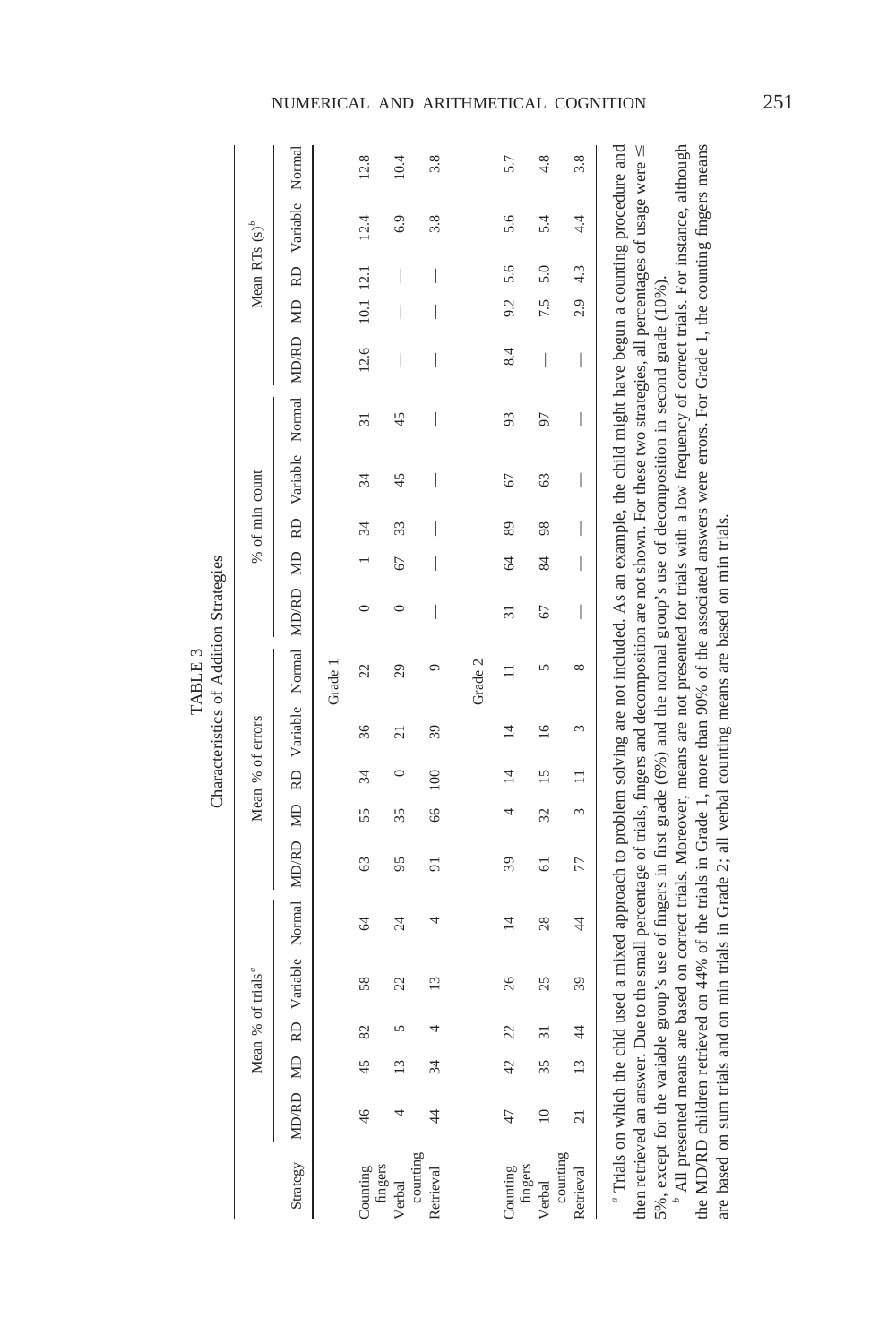the use of finger counting from Grade 1 to Grade 2 but the children with MD/RD or MD did not,  $F(1, 81) = 10.01$ ,  $p < .005$ . For retrieval, the same contrast confirmed that children in the RD, variable, and normal groups showed a significant increase in retrieval from Grade 1 to Grade 2, whereas children in the MD/RD and MD groups showed a significant decrease in retrieval,  $F(1, 81) =$  $37.21, p \le .001.$ 

Mixed ANCOVAs—5 (group) by 2 (grade)—were also used to analyze the percentage of errors and revealed significant group differences for counting fingers,  $F(4, 26) = 3.08$ ,  $p < .05$ , and retrieval,  $F(4, 20) = 9.47$ ,  $p < .001$ . For counting fingers, a post hoc contrast, based on the pattern of means, confirmed that the children in the MD/RD and MD groups committed more errors than did the children in the three remaining groups in first grade,  $F(1, 1)$  $66$ ) = 7.05,  $p < .01$ . For second grade, the only significant effect was for a contrast of the MD/RD group with the four remaining groups, with the former committing more errors,  $F(1, 32) = 12.53$ ,  $p < .002$ . The analysis of the percentage of retrieval errors in first grade excluded the RD and normal groups, because of the low number of retrieval trials. A post hoc linear contrast (coded  $-1$ , 0, and 1, for the MD/RD, MD, and variable groups) confirmed that the percentage of retrieval errors increased linearly across the variable, MD, and MD/RD groups in first grade,  $F(1, 21) = 5.39$ ,  $p < .05$ . For second grade, a contrast of the MD/RD group with the four remaining groups was significant,  $F(1, 57) = 46.80, p < .001$ .

Again, 5 (group) by 2 (grade) mixed ANCOVAs were used to analyze the percentage of counting trials on which the min procedure was used. The results revealed a significant group effect for counting fingers,  $F(4, 26) = 4.85$ ,  $p <$ .005, and a significant grade effect for verbal counting,  $F(1, 15) = 5.71$ ,  $p <$ .05. The latter effect was due to an increase in min counting from Grade 1 to Grade 2. Although the group effect for verbal counting was not statistically significant, the finding that the children with MD/RD never used the min procedure in first grade is noteworthy. For counting fingers, a contrast, based on the pattern of means, of the MD/RD and MD groups with the three remaining groups confirmed that the children in the two former groups used the min procedure much less frequently than the remaining children did in first grade,  $F(1, 66) = 6.55$ ,  $p < .02$ . In fact, the children with MD/RD never used the min procedure in first grade and the children with MD rarely used this procedure. For second grade, the children with MD/RD used the min procedure less frequently than did the children in the remaining groups,  $F(1, 32) = 9.91$ ,  $p < .005$ .

Across groups and grade level, counting fingers was the only strategy to yield enough correct responses to conduct a meaningful analysis of the associated RTs, although sum trials were analyzed in Grade 1 and min trials in Grade 2. There were no significant group differences in Grade 1 RTs,  $F(4, 60) < 1$ , but the differences were significant in Grade 2,  $F(4, 64) = 4.62$ ,  $p < .005$ . A follow-up contrast confirmed that the mean RTs of the MD/RD and MD groups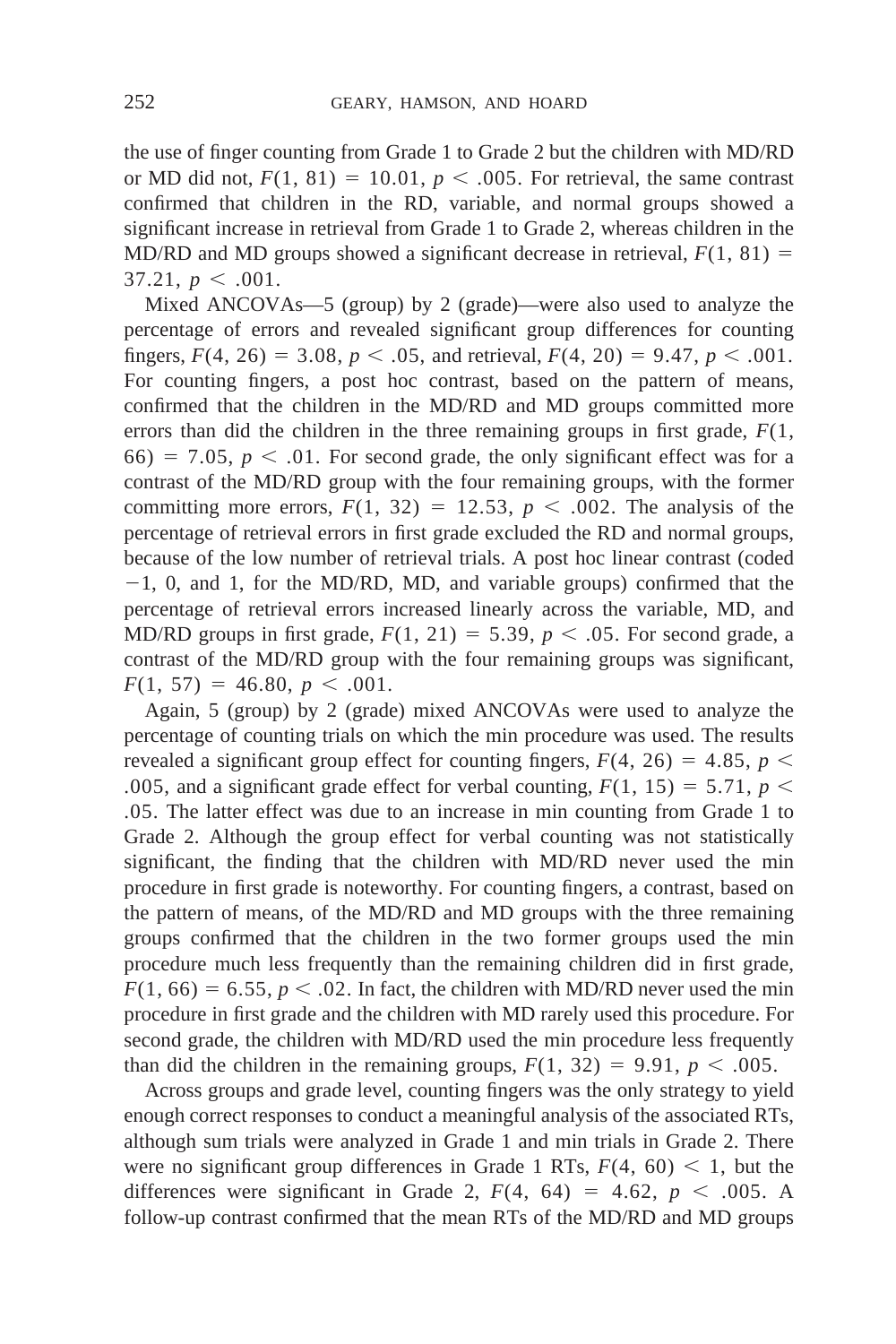|           |                      |                       |                          | Addition Performance for Retrieval-Only Trials |               |                   |
|-----------|----------------------|-----------------------|--------------------------|------------------------------------------------|---------------|-------------------|
|           |                      |                       |                          | Counting-string associates                     |               | Retrieval RTs (s) |
| Group     | Retrieval<br>trial % | Retrieval<br>errors % | % of retrieval<br>trials | % of retrieval<br>errors                       | All<br>trials | Correct<br>trials |
| MD and RD | 88                   | 81                    | 23                       | 29                                             | 3.5           | 5.7               |
| MD        | 79                   | 55                    | 9                        | 17                                             | 4.6           | 4.7               |
| <b>RD</b> | 90                   | 39                    | 8                        | 21                                             | 4.2           | 4.0               |
| Variable  | 81                   | 31                    | 2                        | 5                                              | 4.3           | 4.4               |
| Normal    | 83                   | 23                    |                          |                                                | 5.1           | 5.0               |

TABLE 4 Addition Performance for Retrieval-Only Trials

were higher than those of the three remaining groups,  $F(1, 67) = 18.67$ ,  $p <$ .001.

### *Retrieval-Only Trials*

*Strategy characteristics.* Table 4 presents the strategic and RT results for retrieval-only trials. In keeping with the instructions, the majority of problems were solved by means of retrieval, the mean frequency of which did not differ across groups,  $F(4, 78) = 1.86$ ,  $p > .15$ . There were, however, significant group differences in the percentage of retrieval errors,  $F(4, 76) = 10.71$ ,  $p <$ .001. A set of post hoc orthogonal contrasts—based on the pattern of group means—indicated that the children in the MD/RD group committed more retrieval errors that did the children in the four remaining groups,  $F(1, 78) =$ 33.78,  $p < .001$ , and that the children in the MD and RD groups committed more errors than did the children in the variable and normal groups,  $F(1, 78) =$ 6.25,  $p < .02$ .

The most common retrieval error was a counting-string associate of one of the addends (e.g., stating 7 for  $3 + 6$ ; Siegler & Shrager, 1984). In fact, 23% of the responses of the children with MD/RD were counting-string associates and 29% of their errors were counting-string associates. *Z* tests confirmed that the children with MD/RD stated more counting-string associates, across all retrieval trials, than did the children in the four remaining groups ( $ps < .05$ ), whereas the children in the MD and RD groups stated more counting-string associates than did the children in the variable and normal groups ( $ps < .05$ ). In terms of counting-string associates as a percentage of retrieval errors, the MD/RD, MD, and RD groups did not differ from one another ( $p_s > .06$ ) but the children in these groups committed more counting-string errors than did the children in the variable and normal groups ( $ps < .05$ ), who, in turn, did not differ from one another ( $p > .05$ ).

*Reaction times.* Mean reaction times for all retrieval trials (correct and incorrect) and for correct trials are shown in the rightmost columns of Table 4. There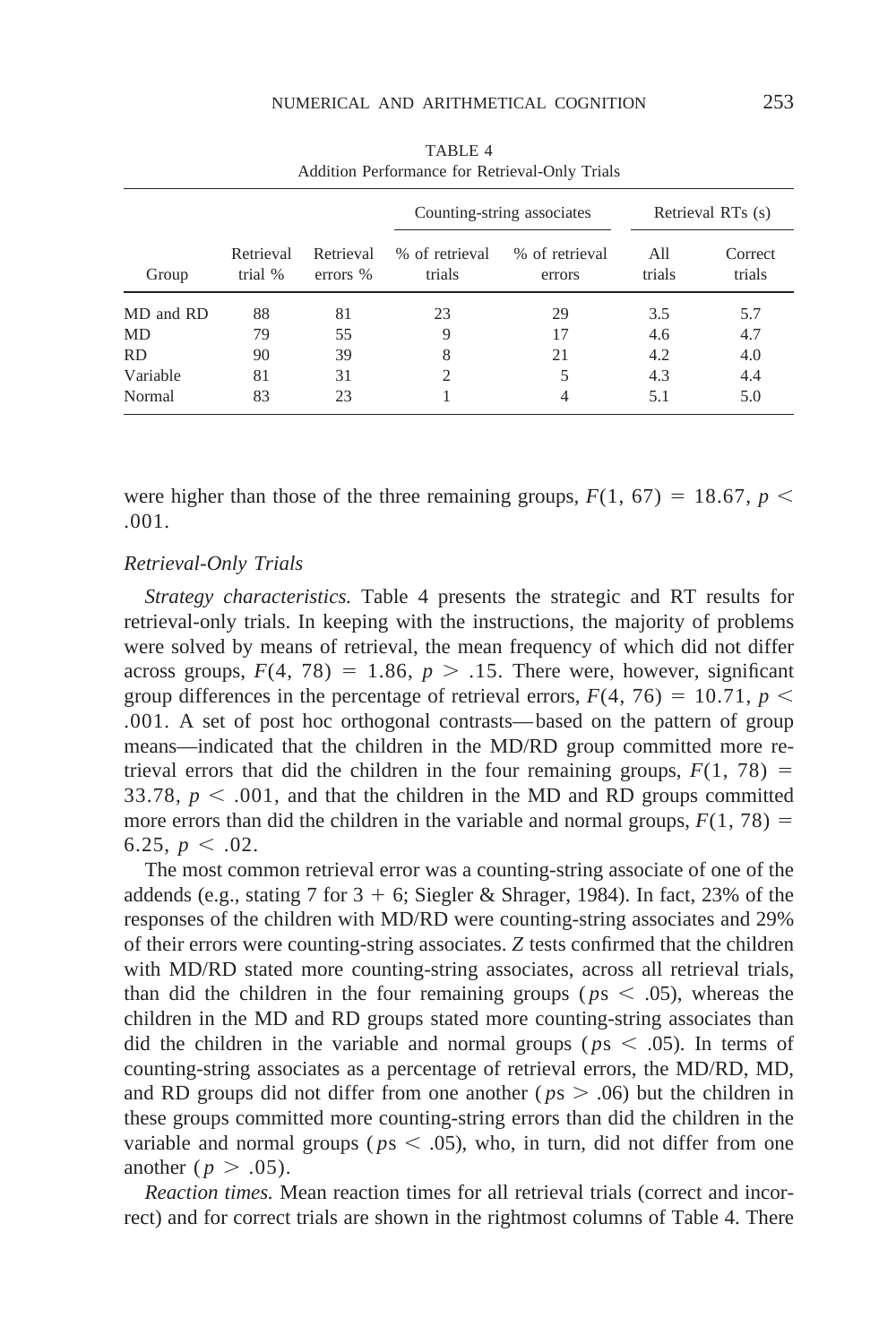|           |                  |     | Stimulus type |      |     |         |
|-----------|------------------|-----|---------------|------|-----|---------|
|           | Number           |     |               | Word |     | Nonword |
| Group     | $\boldsymbol{M}$ | SD  | M             | SD   | M   | SD      |
|           |                  |     | Grade 1       |      |     |         |
| MD and RD | 2.1              | 0.6 | 4.3           | 1.6  | 3.0 | 1.0     |
| MD        | 1.8              | 0.4 | 3.8           | 1.4  | 3.0 | 1.0     |
| <b>RD</b> | 2.2              | 0.7 | 4.1           | 1.2  | 3.3 | 1.2     |
| Variable  | 1.7              | 0.3 | 3.2           | 0.6  | 2.8 | 1.3     |
| Normal    | 1.7              | 0.4 | 3.3           | 1.1  | 2.4 | 0.7     |
|           |                  |     | Grade 2       |      |     |         |
| MD and RD | 1.8              | 0.3 | 3.1           | 1.2  | 2.7 | 0.9     |
| MD        | 1.7              | 0.2 | 3.0           | 0.7  | 3.1 | 0.8     |
| RD        | 1.7              | 0.4 | 2.9           | 0.7  | 2.6 | 0.9     |
| Variable  | 1.7              | 0.4 | 2.9           | 0.7  | 2.8 | 1.0     |
| Normal    | 1.6              | 0.3 | 2.5           | 0.6  | 2.4 | 0.9     |

|                                     | TABLE 5 |  |
|-------------------------------------|---------|--|
| Mean Articulation Speeds in Seconds |         |  |

were no significant group differences for correct trials,  $F(4, 57) = 1.71$ ,  $p >$ .15, but there were significant differences for all trials,  $F(4, 65) = 3.97$ ,  $p <$ .01. The group difference for all trials remained significant after partialing error frequency,  $F(4, 64) = 12.85$ ,  $p < .001$ , and comparisons of group means (HSD) indicated that the mean for the MD/RD group was lower (i.e., faster) than the means for the four remaining groups ( $p_s < .05$ ). The pattern across all and correct trials suggests a speed–accuracy trade-off for the children with MD/RD. Although the correlation between error frequency and RTs,  $r(12) = -.35$ ,  $p >$ .20, was not statistically significant for the MD/RD group, it is consistent with some degree of speed–accuracy trade-off. For the four remaining groups, the correlation between error frequency and RTs was positive and ranged between .42 ( $p > .10$ ) and .87 ( $p < .001$ ). The positive correlations indicate that as problems became more difficult (i.e., error prone), the time required to retrieve an answer, correct or not, increased.

# Articulation Speed

Mean articulation speeds are shown in Table 5. The basic question is whether children with poor reading achievement show slower articulation of familiar words than do other children. Regression techniques rather than ANCOVAs were used to address this issue, because these allow for an assessment of the magnitude of group differences in speed of articulating familiar words while control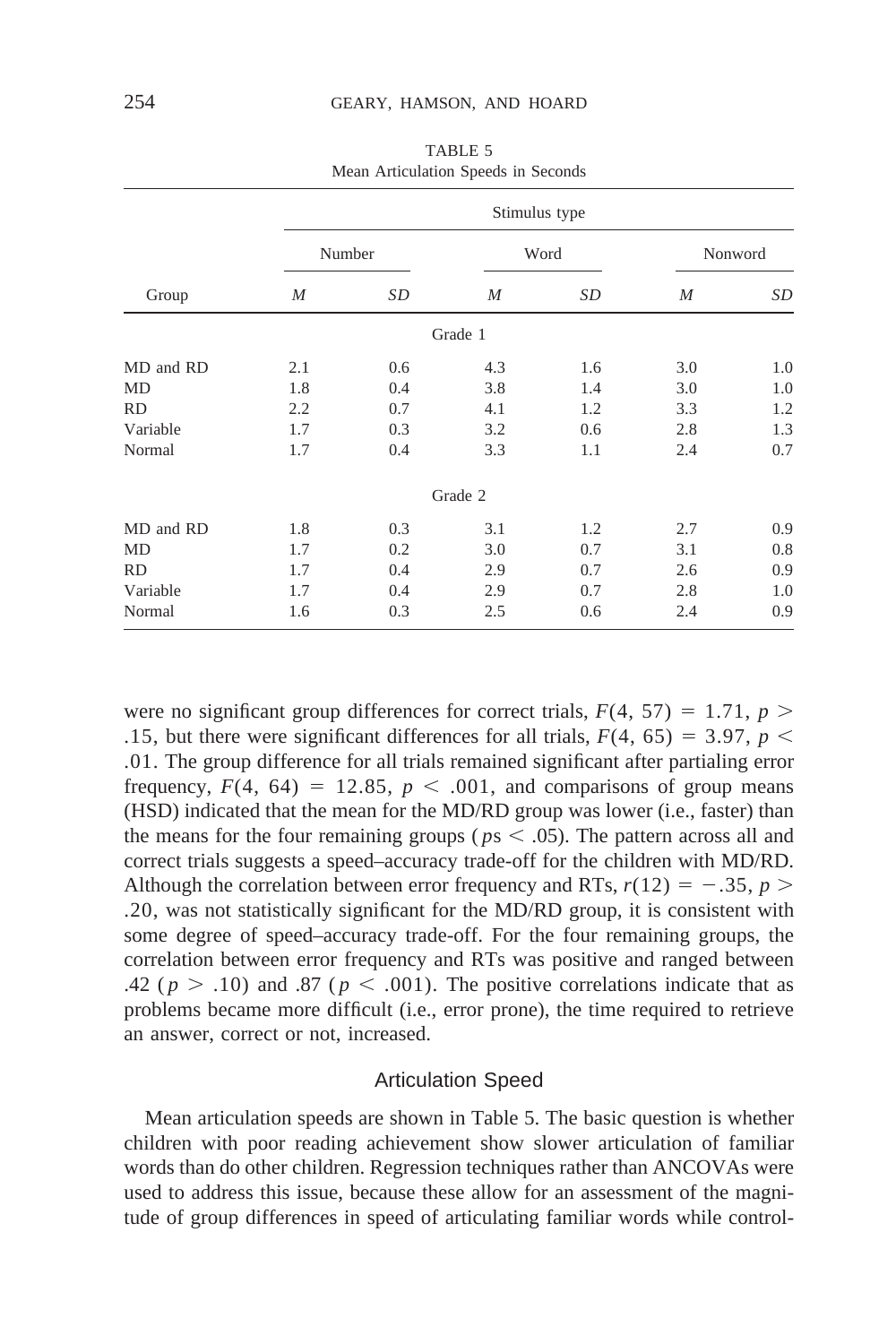ling for speed of articulating unfamiliar words. Stated somewhat differently, this approach enabled an assessment of group differences in processes—presumably activation of phonetic representations stored in long-term memory—that are unique to familiar words, once more basic articulatory processes (measured by articulation of unfamiliar words) and IQ are controlled.

First, articulation speeds were standardized for each word type, with a mean of 0 and an *SD* of 1. Based on the earlier noted finding that poor reading achievement is often associated the slow articulation of familiar words (Denckla & Rudel, 1976; Fawcett & Nicolson, 1994; Morris et al., 1998), the standard scores for the word and number articulation speeds were summed to create a familiarword articulation speed variable. Standard nonword articulation speeds, IQ, and a dummy coded group variable (coded 1 for the two groups with low reading achievement scores, that is, the MD/RD and RD groups, and coded 0 for the three remaining groups) were then regressed on the familiar-word articulation speed variable. The regression weight for the group variable thus provides an estimate for differences in the speed of articulating familiar words comparing the MD/RD and RD groups with the three remaining groups, once IQ and nonword articulation speeds have been statistically controlled.

The results confirmed slower familiar-word articulation speeds for the children with MD/RD or RD relative to the children in the three remaining groups in both first grade,  $F(1, 73) = 3.50$ ,  $p = .065$  ( $\beta = .62$ ), and second grade,  $F(1, 73) = 3.50$ ,  $p = .065$  ( $\beta = .62$ ), and second grade,  $F(1, 73) = 3.50$ 77) = 5.25,  $p < .05$  ( $\beta$  = .83). To assess whether children with MD also showed slow articulation of familiar words, the analyses were rerun comparing the MD group to the variable and normal groups. The results revealed nonsignificant group differences in first,  $F(1, 48) < 1$ , and second,  $F(1, 48) = 1.30$ ,  $p > .25$ , grade, indicating that children with low achievement in mathematics and average achievement in reading do not show a disadvantage in speed of articulating familiar words.

### Digit Span and Mazes

Mean scores for performance on the forward and backward sections of the Digit Span subtest are shown in Table 6. A 5 (group) by 2 (type) by 2 (grade) mixed ANCOVA revealed significant group,  $F(4, 77) = 4.84$ ,  $p < .002$ , and type,  $F(1, 77) = 11.30, p < .002$ , effects; except for IQ,  $F(1, 77) = 6.06$ ,  $p < .02$ , no other effects were significant ( $p > .10$ ). Of course, the significant type effect resulted from consistently higher performance on the forward than on the backward measure. A series of contrasts revealed that the group effect resulted from differences, across type and grade level, in the performance of the MD/RD and normal children, favoring the latter,  $F(2, 79) = 9.14$ ,  $p < .001$ (contrast coded 1 for the normal group,  $-1$  for the MD/RD group, and 0 for all other groups).

An ANCOVA revealed no significant group differences on the Mazes subtest,  $(p > .25)$ ; mean standard scores were 8.3 (*SD* = 2.4), 8.9 (*SD* = 2.5), 9.1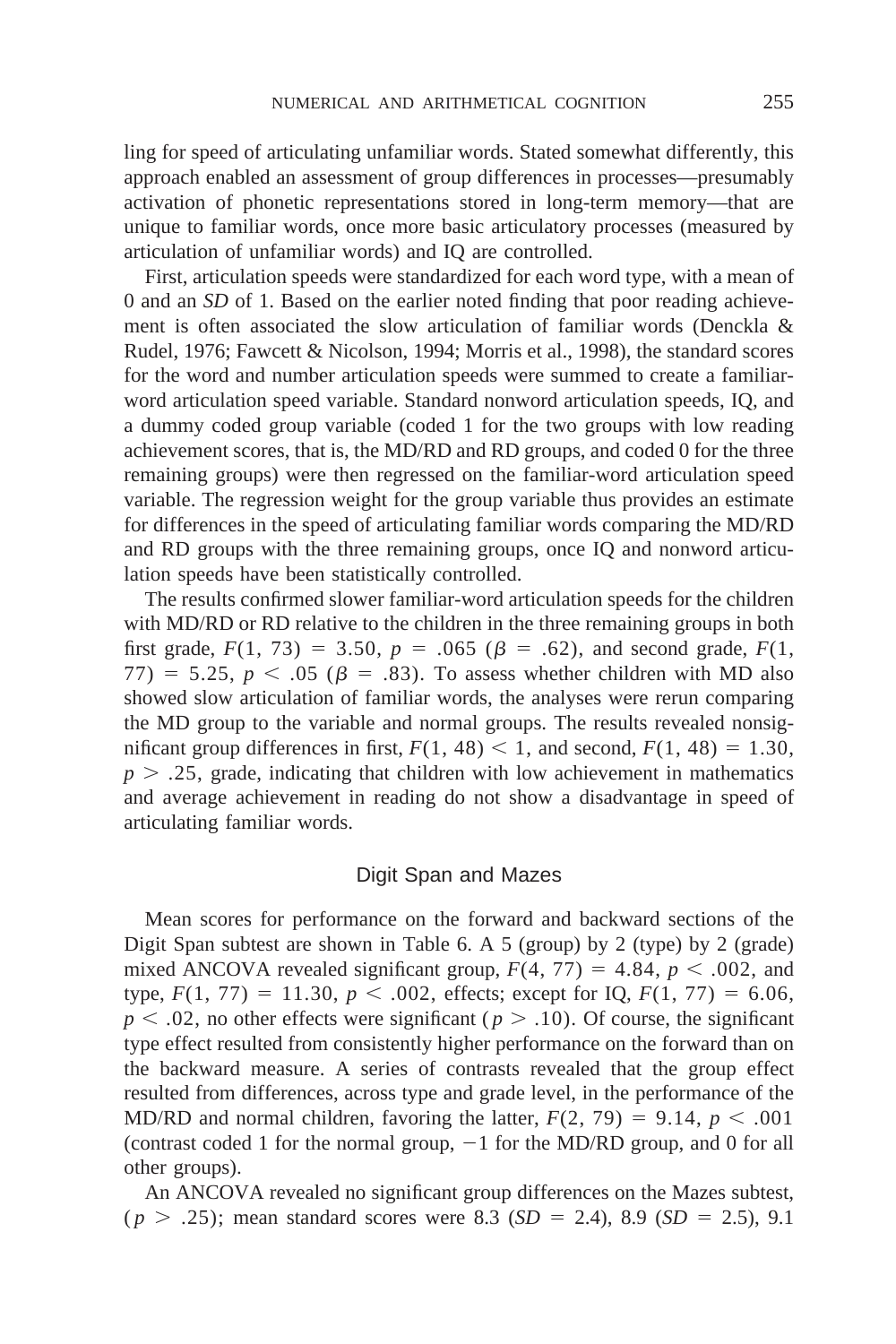|           |     | Forward |     | Backward |
|-----------|-----|---------|-----|----------|
| Group     | M   | SD      | M   | SD       |
|           |     | Grade 1 |     |          |
| MD and RD | 4.0 | 0.9     | 1.6 | 1.2      |
| <b>MD</b> | 4.5 | 1.2     | 2.4 | 0.9      |
| <b>RD</b> | 4.3 | 0.6     | 2.4 | 1.2      |
| Variable  | 4.4 | 0.8     | 2.9 | 0.6      |
| Normal    | 4.8 | 0.8     | 3.1 | 0.5      |
|           |     | Grade 2 |     |          |
| MD and RD | 4.3 | 1.1     | 2.6 | 0.5      |
| MD        | 5.0 | 1.0     | 2.9 | 1.0      |
| <b>RD</b> | 4.5 | 1.0     | 2.9 | 1.0      |
| Variable  | 5.0 | 1.0     | 3.4 | 0.7      |
| Normal    | 5.5 | 1.2     | 3.4 | 0.8      |

TABLE 6 Mean Digit Span Scores

 $(SD = 3.2)$ , 10.0  $(SD = 3.9)$ , and 12.0  $(SD = 4.2)$  for the MD/RD, MD, RD, variable, and normal groups, respectively.

### **DISCUSSION**

The current study provided insights as to how the early mathematical development, and the underlying cognitive systems, of LD children differ from those of their normal peers and how the associated competencies may differ across LD groups. The first three sections below provide discussion of the number production and comprehension, counting knowledge, and arithmetic competencies of LD children, whereas the final section focuses on group differences in the supporting cognitive systems. However, before this discussion it should be noted that the failure to find differences between the variable and normal groups on the experimental measures is in keeping with previous findings (Geary, 1990; Geary et al., 1991). Specifically, it appears that children who show low achievement levels in one grade but average or better achievement levels in another grade (i.e., the variable group) do not have the cognitive deficits associated with MD/RD and MD. Rather, the intermittent academic difficulties of these children appear to be related to other factors (e.g., emotional difficulties).

#### *Number Production and Comprehension*

In first grade, the children with MD/RD showed relatively low performance on the number naming and writing tasks, and relatively low but improving performance across grades on the magnitude comparison tasks. The results for the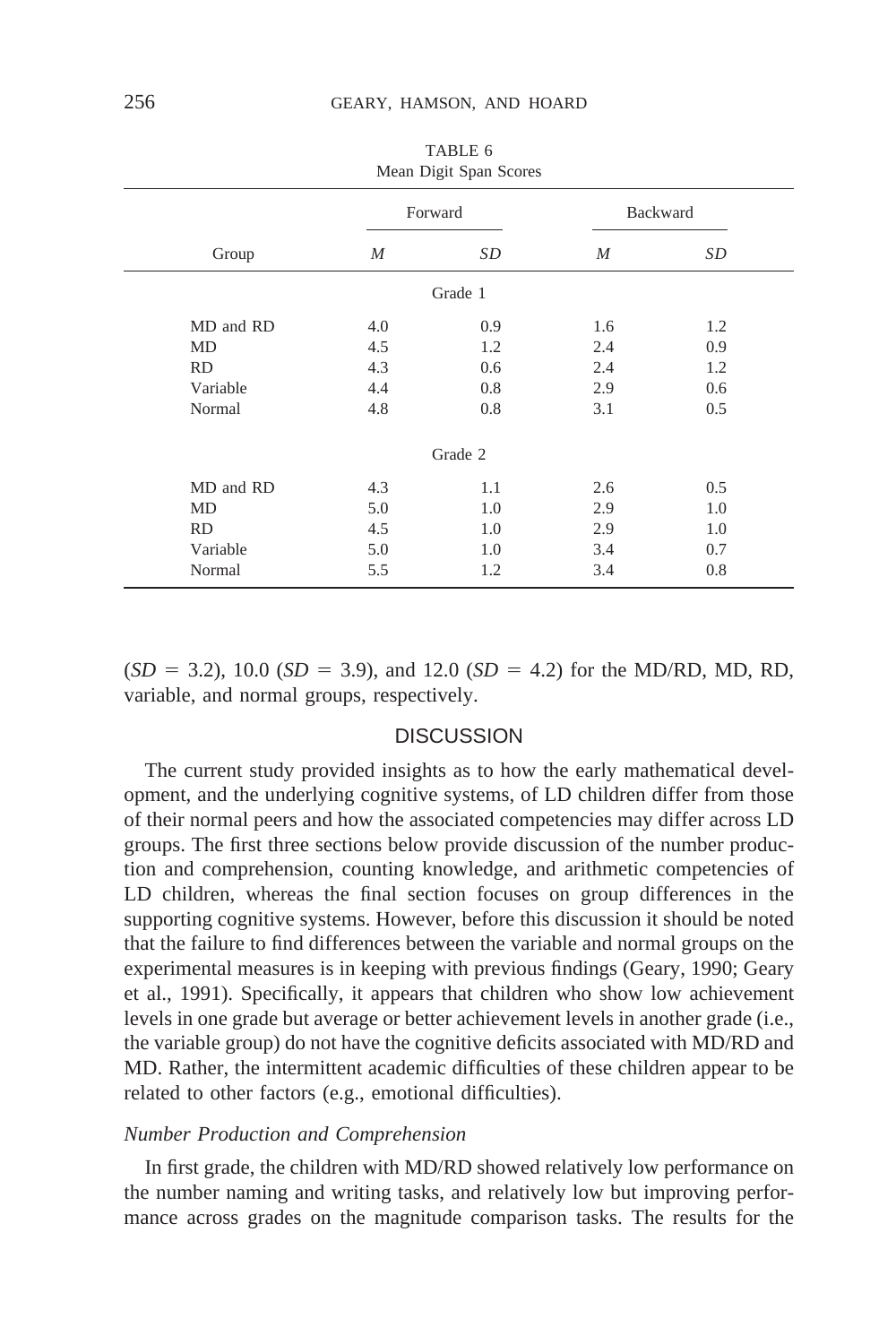number naming and writing tasks suggest that early in first grade many children with MD/RD are not familiar with Arabic representations greater than 10, but this does not appear to reflect a cognitive deficit. Many of the children with MD/RD also showed difficulties in discriminating the value of adjacent numbers (e.g., 7 8). As a group, they showed some improvement in this area from first to second grade, specifically in the ability to discriminate smaller valued adjacent numbers  $(e.g., 2\overline{3})$ , but many of these children still had difficulties with larger valued sets (e.g., 8 9).

The results are not definitive but suggest that the processes involved in either the accessing of magnitude representations with visually presented Arabic numbers or the formation of boundaries between adjacent representations develops slowly in many children with MD/RD. If it is assumed that the boundaries between smaller valued numbers (e.g., 2 and 3) matures sooner than the boundaries between larger valued numbers (e.g., 8 and 9; Geary, 1994), then a developmental delay in the formation of these boundaries might explain the across-grade performance of the MD/RD group. Specifically, such a delay would result in difficulties in determining the larger of smaller valued (2 3) and larger valued (8 9) sets in first grade but only larger valued sets in second grade, as was found for the MD/RD group. This pattern, however, was not evident for the auditory presentation of number pairs, perhaps because the counting sequence is more accessible with the auditory presentation of numbers and thus can be used to make inferences about relative magnitude.

Either way, the number comprehension difficulties of the children with MD/RD were not evident in the children with MD, suggesting that any such difficulties are not a feature of MD per se. Rather, these apparent delays in basic number production and comprehension skills are found primarily in children with a more general learning disability, even after IQ has been statistically controlled.

# *Counting Knowledge*

Children with MD/RD or MD scored below chance levels on pseudo-counting trials but performed above chance levels and as well as children in the other groups on the remaining counting tasks. The overall pattern suggests that children with consistently low mathematics achievement scores understand most basic counting principles (e.g., one–one correspondence) but, at the same time, do not appear to understand the order-irrelevance principle or incorrectly view adjacency as an essential feature of counting (Briars & Siegler, 1984; Gelman & Gallistel, 1978). These results confirm earlier findings (Geary et al., 1992) and indicate that this pattern extends beyond first grade and includes children with MD as well as children with MD/RD; Geary et al. found this pattern for first-grade children with MD/RD.

Although the children with MD/RD or MD detected actual counting errors trials where the first item was counted twice—less frequently than did the children in the three remaining groups, the group differences on these trials were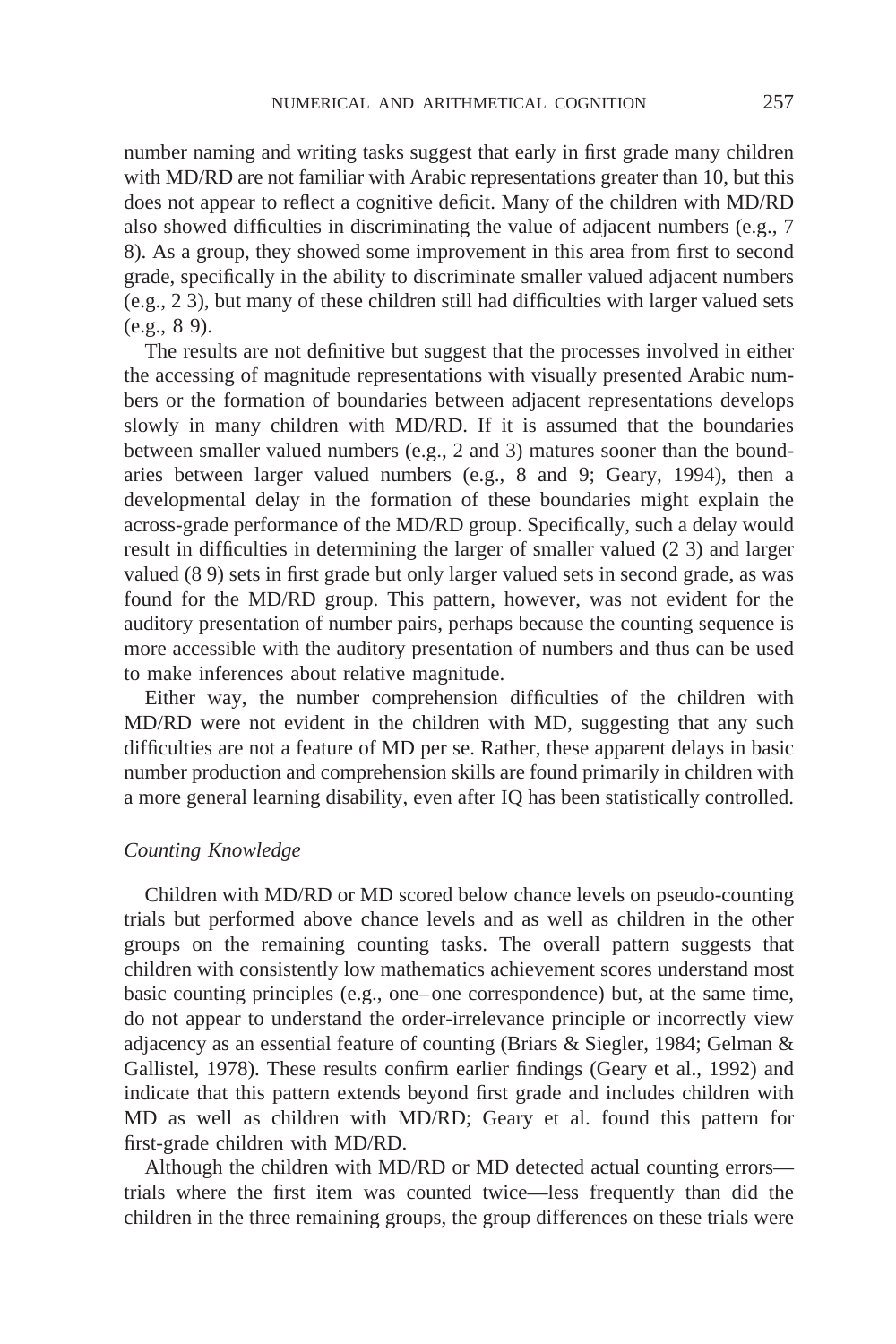not statistically significant. The lack of significant differences is inconsistent with earlier results (Geary et al., 1992), where children with MD/RD, as a group, failed to detect double-counting errors when the first item was counted twice. One possible reason for the discrepant results is because error trials were administered across sets of 5, 7, or 9 objects in the current study, as compared to 8, 12, or 16 objects in the Geary et al. (1992) study. One result of these procedural differences would be that an error notation would need to be held in working memory for a shorter duration in the current than in the previous study and thus the current results do not necessarily indicate normal working memory skills for these children. In fact, the pattern across studies suggests that many children with MD/RD or MD do have difficulties retaining the notation of a counting error in working memory when it occurs early in the counting process (Geary et al., 1999; Hitch & McAuley, 1991). However, these difficulties may be evident only with relatively long counts, as in our previous study (Geary et al., 1992; Hoard, Geary, & Hamson, 1999), or on tasks that require children to maintain information in working memory across a series of counting tasks, as in Hitch and McAuley's study.

### *Arithmetic*

As in previous studies, first-grade children with MD/RD or MD showed more counting-procedure and retrieval errors and used the min counting procedure less frequently than did children with average or better mathematics achievement scores (Barrouillet et al., 1997; Geary, 1990, 1993; Geary et al., 1991; Gross-Tsur et al., 1996; Jordan & Montani, 1997; Ostad, 1997, 1998; Svenson, & Broquist, 1975). One unique finding is that the children with MD/RD never used the min procedure in first grade and the children with MD used it only rarely.

Another unique finding is that the strategy choices of the MD/RD and MD groups began to diverge across grades, although some common features were still evident. Unlike the children in the RD, variable, and normal groups, the children in the MD/RD and MD groups did not show a decrease in finger counting from Grade 1 to Grade 2. However, across grades, the children with MD showed a substantive increase in the use of min counting, and significant reductions in the frequency of procedural and retrieval errors, with their performance approaching that of the children in the RD, variable, and normal groups in second grade. The children with MD/RD, in contrast, showed reductions in the frequency of procedural and retrieval errors and a substantial increase in min counting, but still differed from the children in the four remaining groups on these dimensions. The finding of more skilled use of counting procedures in second-grade children with MD relative to their MD/RD peers mirrors the findings of Jordan and Montani (1997).

The use of the retrieval-only procedure yielded a number of important findings (see also Jordan & Montani, 1997). First, the children with MD/RD committed more retrieval errors than did the children in the four remaining groups, whereas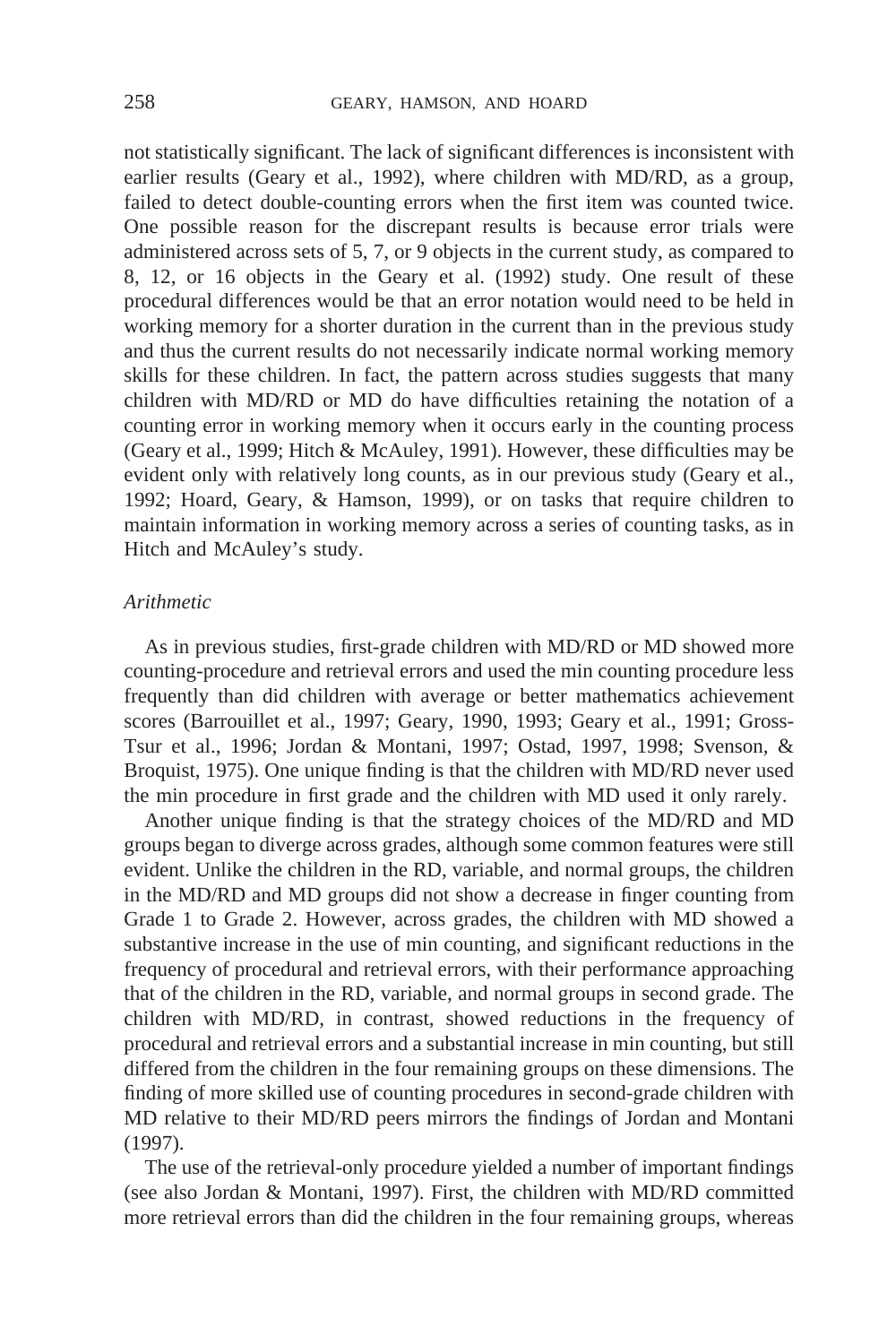the children with MD or RD committed more errors than did the children in the variable and normal groups. Of particular interest is the high proportion of retrieval errors that were counting-string associates of one of the addends (Siegler & Shrager, 1984) in each of the LD groups. The pattern is consistent with the results of Barrouillet et al. (1997). In this study, seventh-grade LD children had difficulties inhibiting the retrieval of irrelevant associations to simple multiplication problems (e.g., retrieving 18 to  $6 \times 4$ ). The current results and those of Barrouillet et al. are in keeping with the hypothesis that the retrieval difficulties of LD children are related, in part, to the inefficient inhibition of irrelevant associations (see also Conway & Engle, 1994).

Whereas inefficient inhibition of irrelevant associations might explain the retrieval deficits of children with MD, the pattern appears to be more complicated for the children with MD/RD or RD. As a group, the children with MD/RD used retrieval less frequently (21%) on the strategy choice problems than on the retrieval-only problems (88%), suggesting a moderately rigorous confidence criterion (Siegler, 1988). However, unlike the pattern of substantively lower retrieval errors on strategy choice than on retrieval-only problems for the MD, RD, variable, and normal groups, the MD/RD group showed essentially the same percentage of retrieval errors on the retrieval-only (81%) and strategy choice problems (77%). The pattern across problem type suggests that the children with MD/RD had a lower confidence criterion than did the children in the four remaining groups (Siegler, 1988). The slow speed of articulating familiar words (discussed below) also suggests complicated retrieval deficits for the children with MD/RD or RD.

### *Supporting Cognitive Competencies*

Consistent with many previous studies, children in the three LD groups showed lower mean forward and backward digit span scores than did the normal children (e.g., Geary et al., 1991). However, once IQ was partialed the only statistically significant comparison was for the MD/RD and normal groups on backward digit span. This does not mean that LD children do not have working memory difficulties. Rather, the current results suggest that the apparent working memory deficits of many LD children might be better understood in terms of IQ and not working memory per se. Nonetheless, this does not appear to be the whole story. In the earlier described study of Hitch and McAuley (1991), children with MD and normal children were matched on IQ and the children with MD still evidenced a deficit in counting span and in the speed of implicit counting. In all, it appears that the relation between LD and working memory deficits is more complex than can be captured by simple digit span measures and future studies will need to take this into consideration (Bull & Johnston, 1997; Bull, Johnston, & Roy, 1999).

The finding that children with MD/RD or RD had slower familiar-word articulation speeds than did the other children, even when IQ and nonword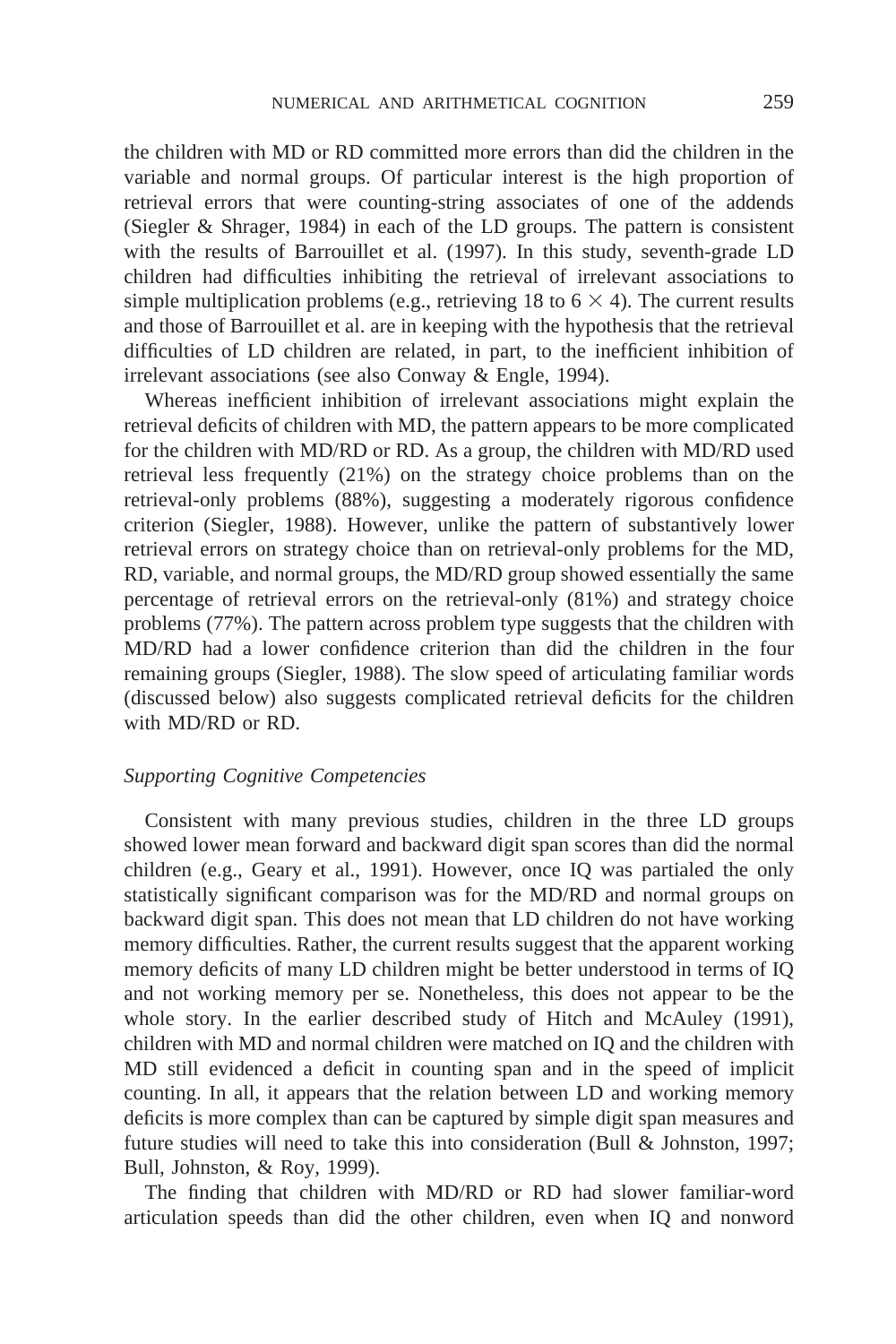articulation speeds were statistically controlled, supports the view that poor reading achievement is associated with phonetic processing deficits (Denckla & Rudel, 1976; Fawcett & Nicolson, 1994; Morris et al., 1998). In particular, these findings suggest that children with RD, independent of their mathematics achievement levels, might experience relatively low activation levels of phonetic representations of familiar words when these words are encoded into working memory (Gathercole & Adams, 1994). Although this pattern is consistent with the position that the comorbidity of MD and RD might result from a common activation/retrieval deficit (Geary, 1993), the arithmetic retrieval patterns of the children with MD/RD or RD suggest that an additional cognitive deficit—poor inhibition of irrelevant associations—might contribute to the comorbidity of MD and RD.

Finally, the finding of no group differences in spatial ability, once IQ was partialed, is consistent with the findings of Morris et al. (1998). In the Morris et al. study, most subtypes of children with RD (most of whom showed a core phonological processing deficit), children with MD, and many children with MD/RD did not show deficits in spatial cognition. These findings do not rule out the possibility of spatial deficits in LD children (Rourke, 1993), but they do suggest that any such deficits are rare in comparison to the other types of cognitive deficits (e.g., in phonological processing) found in studies of children with LD.

### GENERAL CONCLUSION

The current study indicated that the use of theoretical models of normal mathematical development, and the associated measures, is a fruitful approach to the study of the cognitive deficits of children with LD. The use of this method demonstrated a wide array of numerical, counting, and arithmetical deficits in children with MD/RD, as well as deficits in digit span and low activation of familiar words when these words are encoded into working memory. Many of the deficits showed different developmental patterns—for instance number comprehension and production deficits appear to be most common in first grade but retrieval deficits are more persistent—and are thus likely to be the result of disruptions of different cognitive systems (Geary, 1993). In contrast, children with MD showed a more circumscribed pattern of cognitive deficit. The most salient of these was a poor understanding of the order-irrelevance or adjacency counting principle, arithmetic-fact retrieval difficulties, and a high frequency of counting-procedure errors, although the last was more common in first than in second grade (Jordan & Montani, 1997). The children with RD did not evidence any obvious deficits in number, counting, and basic arithmetic competencies, although their performance on the retrieval-only task suggests some difficulties in inhibiting irrelevant associations when retrieving arithmetic facts from longterm memory. The most salient of their deficits was a slow speed of articulating familiar words, suggesting low activation of the phonetic representations of familiar words when these words are encoded into working memory.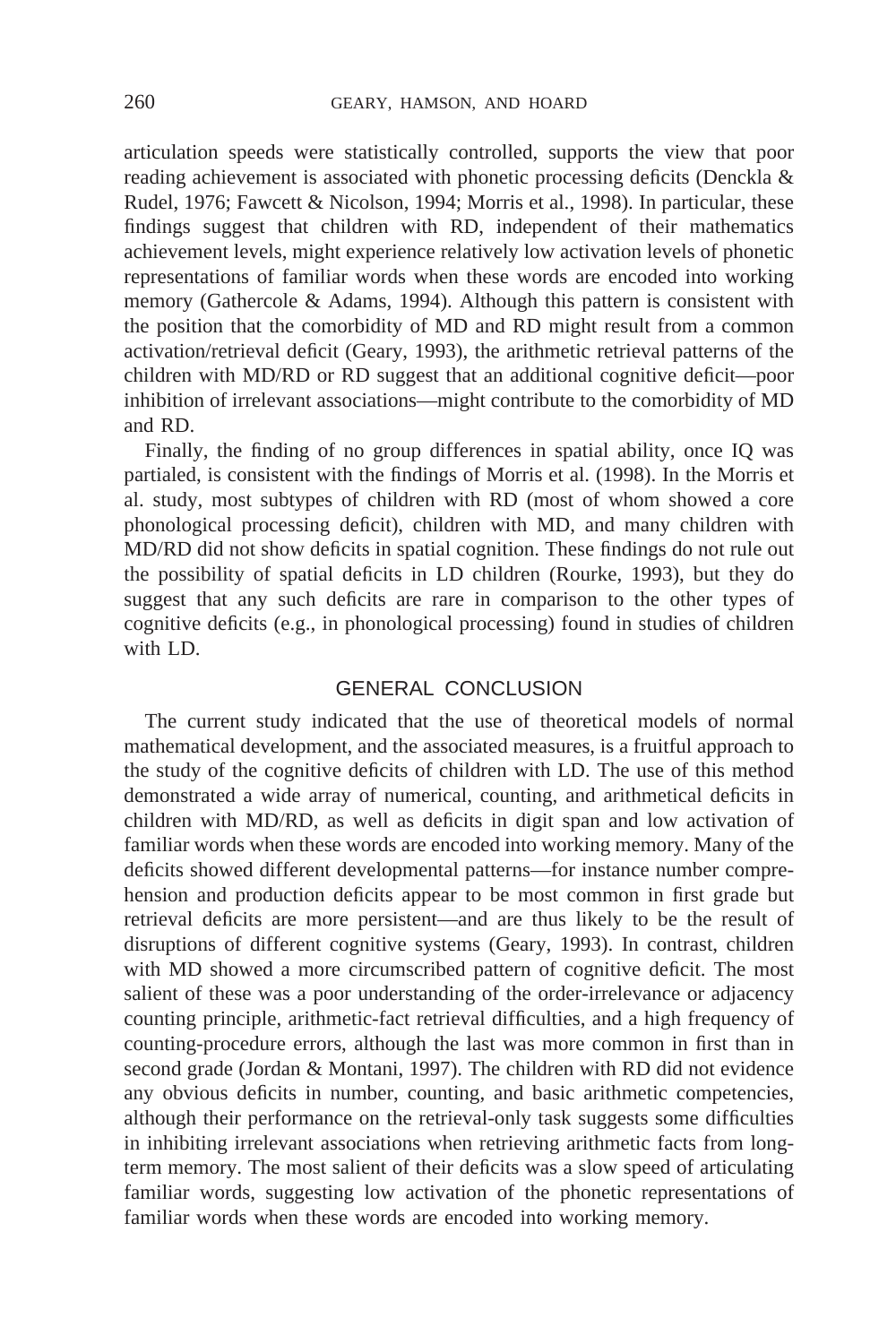### **REFERENCES**

- Ackerman, P. T., & Dykman, R. A. (1995). Reading-disabled students with and without comorbid arithmetic disability. *Developmental Neuropsychology,* **11,** 351–371.
- Ashcraft, M. H., & Battaglia, J. (1978). Cognitive arithmetic: Evidence for retrieval and decision processes in mental addition. *Journal of Experimental Psychology: Human Learning and Memory,* **4,** 527–538.
- Badian, N. A. (1983). Dyscalculia and nonverbal disorders of learning. In H. R. Myklebust (Ed.), *Progress in learning disabilities* (Vol. 5, pp. 235–264). New York: Stratton.
- Barrouillet, P., Fayol, M., & Lathulière, E. (1997). Selecting between competitors in multiplication tasks: An explanation of the errors produced by adolescents with learning disabilities. *International Journal of Behavioral Development,* **21,** 253–275.
- Briars, D., & Siegler, R. S. (1984). A featural analysis of preschoolers' counting knowledge. *Developmental Psychology,* **20,** 607–618.
- Bull, R., & Johnston, R. S. (1997). Children's arithmetical difficulties: Contributions from processing speed, item identification, and short-term memory. *Journal of Experimental Child Psychology,* **65,** 1–24.
- Bull, R., Johnston, R. S., & Roy, J. A. (1999). Exploring the roles of the visual-spatial sketch pad and central executive in children's arithmetical skills: Views from cognition and developmental neuropsychology. *Developmental Neuropsychology,* **15,** 421–442.
- Conway, A. R. A., & Engle, R. W. (1994). Working memory and retrieval: A resource-dependent inhibition model. *Journal of Experimental Psychology: General,* **123,** 354–373.
- Cowan, N. (1986). A matrix of consonant-cluster-free monosyllabic words in English. *Behavior Research Methods, Instruments, & Computers,* **18,** 434–446.
- Denckla, M. B., & Rudel, R. G. (1976). Rapid 'automatized' naming (R.A.N.): Dyslexia differentiated from other learning disabilities. *Neuropsychologia,* **14,** 471–479.
- Edwards, P. (1978). *Reading problems: Identification and treatment.* London: Heinemann.
- Fawcett, A. J., & Nicolson, R. I. (1994). Naming speed in children with dyslexia. *Journal of Learning Disabilities,* **27,** 641–646.
- Fuson, K. C. (1982). An analysis of the counting-on solution procedure in addition. In T. P. Carpenter, J. M. Moser, & T. A. Romberg (Eds.), *Addition and subtraction: A cognitive perspective* (pp. 67–81). Hillsdale, NJ: Erlbaum.
- Fuson, K. C. (1988). *Children's counting and concepts of number.* New York: Springer-Verlag.
- Garnett, K., & Fleischner, J. E. (1983). Automatization and basic fact performance of normal and learning disabled children. *Learning Disabilities Quarterly,* **6,** 223–230.
- Gathercole, S. E., & Adams, A.-M. (1994). Children's phonological working memory: Contributions of long-term knowledge and rehearsal. *Journal of Memory and Language,* **33,** 672–688.
- Geary, D. C. (1990). A componential analysis of an early learning deficit in mathematics. *Journal of Experimental Child Psychology,* **49,** 363–383.
- Geary, D. C. (1993). Mathematical disabilities: Cognitive, neuropsychological, and genetic components. *Psychological Bulletin,* **114,** 345–362.
- Geary, D. C. (1994). *Children's mathematical development: Research and practical applications.* Washington, DC: American Psychological Association.
- Geary, D. C. (1995). Reflections of evolution and culture in children's cognition: Implications for mathematical development and instruction. *American Psychologist,* **50,** 24–37.
- Geary, D. C., Bow-Thomas, C. C., & Yao, Y. (1992). Counting knowledge and skill in cognitive addition: A comparison of normal and mathematically disabled children. *Journal of Experimental Child Psychology,* **54,** 372–391.
- Geary, D. C., & Brown, S. C (1991). Cognitive addition: Strategy choice and speed-of-processing differences in gifted, normal, and mathematically disabled children. *Developmental Psychology,* **27,** 398–406.
- Geary, D. C., Brown, S. C, & Samaranayake, V. A. (1991). Cognitive addition: A short longitudinal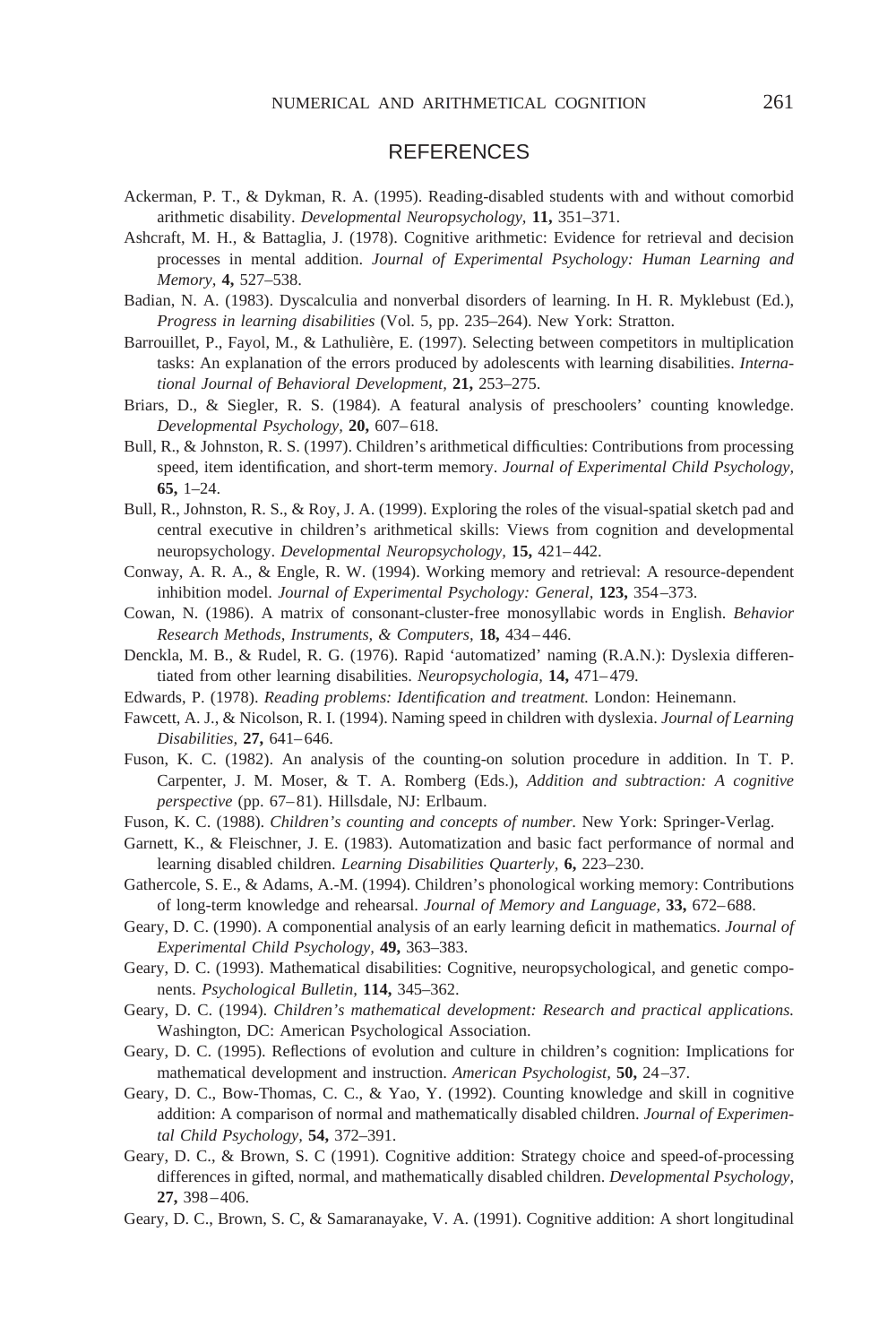study of strategy choice and speed-of-processing differences in normal and mathematically disabled children. *Developmental Psychology,* **27,** 787–797.

- Geary, D. C., Hoard, M. K., & Hamson, C. O. (1999). Numerical and arithmetical cognition: Patterns of functions and deficits in children at risk for a mathematical disability. *Journal of Experimental Child Psychology,* **74,** 213–239.
- Geary, D. C., Widaman, K. F., Little, T. D., & Cormier, P. (1987). Cognitive addition: Comparison of learning disabled and academically normal elementary school children. *Cognitive Development,* **2,** 249–269.
- Gelman, R., & Gallistel, C. R. (1978). *The child's understanding of number.* Cambridge, MA: Harvard Univ. Press.
- Gelman, R., & Meck, E. (1983). Preschooler's counting: Principles before skill. *Cognition,* **13,** 343–359.
- Groen, G. J., & Parkman, J. M. (1972). A chronometric analysis of simple addition. *Psychological Review,* **79,** 329–343.
- Gross-Tsur, V., Manor, O., & Shalev, R. S. (1996). Developmental dyscalculia: Prevalence and demographic features. *Developmental Medicine and Child Neurology,* **38,** 25–33.
- Hitch, G. J., & McAuley, E. (1991). Working memory in children with specific arithmetical learning disabilities. *British Journal of Psychology,* **82,** 375–386.
- Hoard, M. K., Geary, D. C., & Hamson, C. O. (1999). Numerical and arithmetical cognition: Performance of low- and average-IQ children. *Mathematical Cognition,* **5,** 65–91.
- Johnston, R. S., & Anderson, M. (1998). Memory span, naming speed, and memory strategies in poor and normal readers. *Memory,* **6,** 143–163.
- Jordan, N. C., Levine, S. C., & Huttenlocher, J. (1995). Calculation abilities in young children with different patterns of cognitive functioning. *Journal of Learning Disabilities,* **28,** 53–64.
- Jordan, N. C., & Montani, T. O. (1997). Cognitive arithmetic and problem solving: A comparison of children with specific and general mathematics difficulties. *Journal of Learning Disabilities,* **30,** 624–634.
- McCloskey, M., Aliminosa, D., & Macaruso, P. (1991). Theory-based assessment of acquired dyscalculia. *Brain and Cognition,* **17,** 285–308.
- Morris, R. D., Stuebing, K. K., Fletcher, J. M., Shaywitz, S. E., Lyon, G. R., Shankweiler, D. P., Katz, L., Francis, D. J., & Shaywitz, B. A. (1998). Subtypes of reading disability: Variability around a phonological core. *Journal of Educational Psychology,* **90,** 347–373.
- Ostad, S. A. (1997). Developmental differences in addition strategies: A comparison of mathematically disabled and mathematically normal children. *British Journal of Educational Psychology,* **67,** 345–357.
- Ostad, S. A. (1998). Developmental differences in solving simple arithmetic word problems and simple number-fact problems: A comparison of mathematically normal and mathematically disabled children. *Mathematical Cognition,* **4,** 1–19.
- Räsänen, P., & Ahonen, T. (1995). Arithmetic disabilities with and without reading difficulties: A comparison of arithmetic errors. *Developmental Neuropsychology,* **11,** 275–295.
- Rourke, B. P. (1993). Arithmetic disabilities, specific and otherwise: A neuropsychological perspective. *Journal of Learning Disabilities,* **26,** 214–226.
- Sattler, J. M. (1982). *Assessment of children's intelligence and special abilities* (2nd ed.). Boston: Allyn & Bacon.
- Seron, X., & Fayol, M. (1994). Number transcoding in children: A functional analysis. *British Journal of Developmental Psychology,* **12,** 281–300.
- Shalev, R. S., Manor, O., & Gross-Tsur, V. (1993). The acquisition of arithmetic in normal children: Assessment by a cognitive model of dyscalculia. *Developmental Medicine and Child Neurology,* **35,** 593–601.
- Siegel, L. S., & Ryan, E. B. (1989). The development of working memory in normally achieving and subtypes of learning disabled children. *Child Development,* **60,** 973–980.